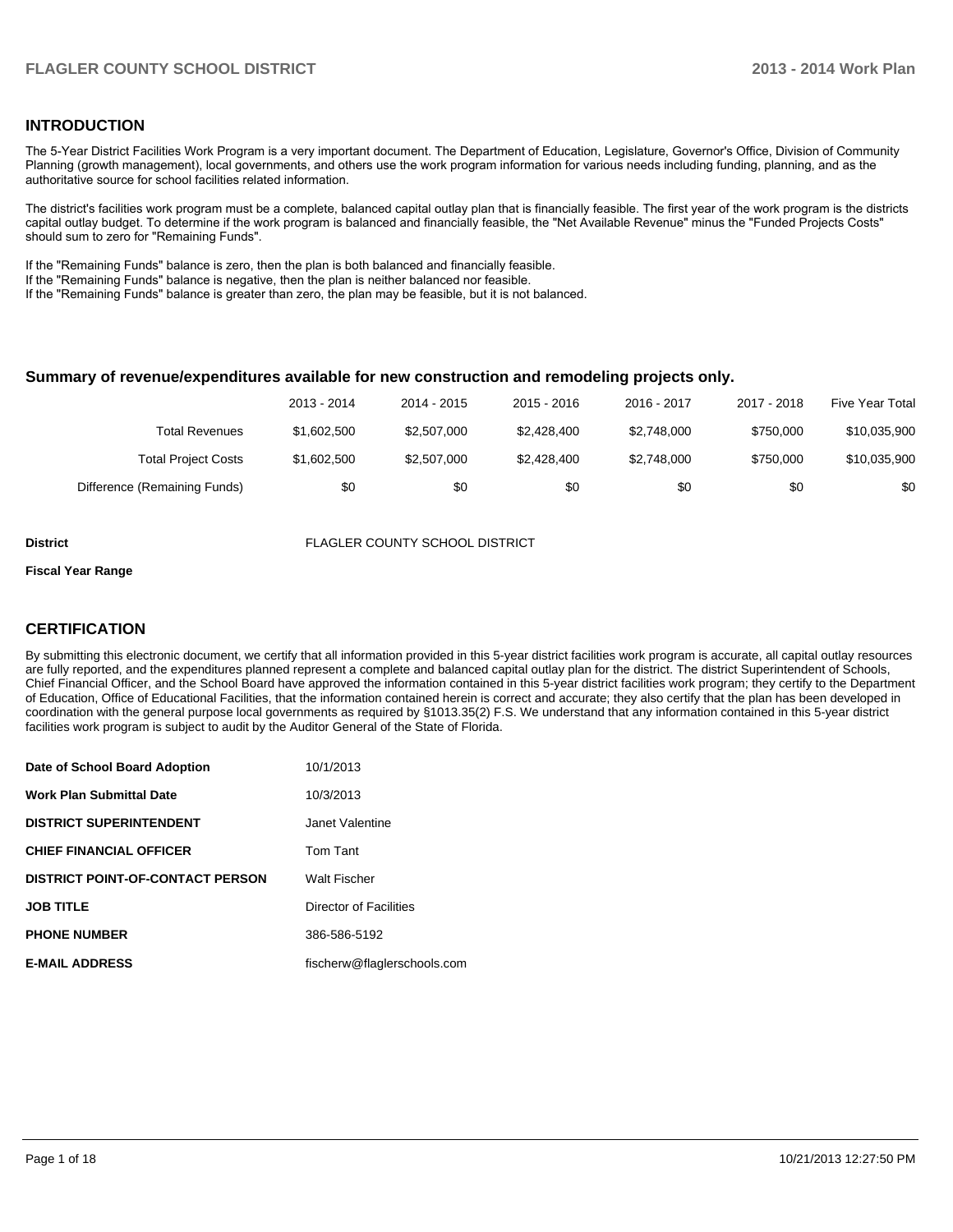# **Expenditures**

### **Expenditure for Maintenance, Repair and Renovation from 1.50-Mills and PECO**

Annually, prior to the adoption of the district school budget, each school board must prepare a tentative district facilities work program that includes a schedule of major repair and renovation projects necessary to maintain the educational and ancillary facilities of the district.

|                                  | Item                                                                                                                                                                                                                                                                                                                                                                                                                                       |                  | 2014 - 2015<br>Projected | $2015 - 2016$<br>Projected | 2016 - 2017<br>Projected | 2017 - 2018<br>Projected | <b>Total</b> |  |  |  |  |
|----------------------------------|--------------------------------------------------------------------------------------------------------------------------------------------------------------------------------------------------------------------------------------------------------------------------------------------------------------------------------------------------------------------------------------------------------------------------------------------|------------------|--------------------------|----------------------------|--------------------------|--------------------------|--------------|--|--|--|--|
| <b>HVAC</b>                      |                                                                                                                                                                                                                                                                                                                                                                                                                                            | \$419,000        | \$354,000                | \$318,000                  | \$308,000                | \$243,000                | \$1,642,000  |  |  |  |  |
|                                  | ADULT EDUCATION - A1A CENTER, BELLE TERRE ELEMENTARY, BUDDY TAYLOR MIDDLE, BUNNELL ELEMENTARY, CENTRAL<br>Locations:<br>SERVICES COMPLEX, COUNTY ADMINISTRATION (GSB), DISTRICT OPERATIONS, EVEREST ALTERNATIVE SCHOOL, FLAGLER<br>COUNTY ADULT SCHOOL, FLAGLER-PALM COAST SENIOR HIGH, INDIAN TRAILS SCHOOL, LEWIS E WADSWORTH ELEMENTARY,<br>MATANZAS HIGH SCHOOL, OLD KINGS ELEMENTARY, RYMFIRE ELEMENTARY                              |                  |                          |                            |                          |                          |              |  |  |  |  |
| Flooring                         |                                                                                                                                                                                                                                                                                                                                                                                                                                            | \$69,000         | \$69,000                 | \$69,000                   | \$69,000                 | \$69,000                 | \$345,000    |  |  |  |  |
|                                  | Locations: ADULT EDUCATION - A1A CENTER, ADULT EDUCATION/CORPORATE ONE, BELLE TERRE ELEMENTARY, BUDDY TAYLOR MIDDLE,<br>BUNNELL ELEMENTARY, CENTRAL SERVICES COMPLEX, COUNTY ADMINISTRATION (GSB), DISTRICT OPERATIONS, EVEREST<br>IALTERNATIVE SCHOOL. FLAGLER COUNTY ADULT SCHOOL. FLAGLER-PALM COAST SENIOR HIGH. INDIAN TRAILS SCHOOL.<br>LEWIS E WADSWORTH ELEMENTARY, MATANZAS HIGH SCHOOL, OLD KINGS ELEMENTARY, RYMFIRE ELEMENTARY |                  |                          |                            |                          |                          |              |  |  |  |  |
| Roofing                          |                                                                                                                                                                                                                                                                                                                                                                                                                                            | \$52,000         | \$52,000                 | \$52.000                   | \$52,000                 | \$52,000                 | \$260.000    |  |  |  |  |
|                                  | Locations: ADULT EDUCATION - A1A CENTER, ADULT EDUCATION/CORPORATE ONE, BELLE TERRE ELEMENTARY, BUDDY TAYLOR MIDDLE,<br>BUNNELL ELEMENTARY, CENTRAL SERVICES COMPLEX, COUNTY ADMINISTRATION (GSB), DISTRICT OPERATIONS, EVEREST<br>ALTERNATIVE SCHOOL, FLAGLER COUNTY ADULT SCHOOL, FLAGLER-PALM COAST SENIOR HIGH, INDIAN TRAILS SCHOOL,<br>LEWIS E WADSWORTH ELEMENTARY, MATANZAS HIGH SCHOOL, OLD KINGS ELEMENTARY, RYMFIRE ELEMENTARY  |                  |                          |                            |                          |                          |              |  |  |  |  |
| Safety to Life                   |                                                                                                                                                                                                                                                                                                                                                                                                                                            | \$115,000        | \$115,000                | \$115,000                  | \$115,000                | \$115,000                | \$575,000    |  |  |  |  |
| Locations:                       | ADULT EDUCATION - A1A CENTER, ADULT EDUCATION/CORPORATE ONE, BELLE TERRE ELEMENTARY, BUDDY TAYLOR MIDDLE,<br>BUNNELL ELEMENTARY, CENTRAL SERVICES COMPLEX, COUNTY ADMINISTRATION (GSB), DISTRICT OPERATIONS, EVEREST<br>ALTERNATIVE SCHOOL, FLAGLER COUNTY ADULT SCHOOL, FLAGLER-PALM COAST SENIOR HIGH, INDIAN TRAILS SCHOOL,<br>LEWIS E WADSWORTH ELEMENTARY, MATANZAS HIGH SCHOOL, OLD KINGS ELEMENTARY, RYMFIRE ELEMENTARY             |                  |                          |                            |                          |                          |              |  |  |  |  |
| Fencing                          |                                                                                                                                                                                                                                                                                                                                                                                                                                            | \$25,000         | \$25,000                 | \$25,000                   | \$25,000                 | \$25,000                 | \$125,000    |  |  |  |  |
|                                  | Locations: ADULT EDUCATION - A1A CENTER, ADULT EDUCATION/CORPORATE ONE, BELLE TERRE ELEMENTARY, BUDDY TAYLOR MIDDLE,<br>BUNNELL ELEMENTARY, CENTRAL SERVICES COMPLEX, COUNTY ADMINISTRATION (GSB), DISTRICT OPERATIONS, EVEREST<br>ALTERNATIVE SCHOOL, FLAGLER COUNTY ADULT SCHOOL, FLAGLER-PALM COAST SENIOR HIGH, INDIAN TRAILS SCHOOL,<br>LEWIS E WADSWORTH ELEMENTARY, MATANZAS HIGH SCHOOL, OLD KINGS ELEMENTARY, RYMFIRE ELEMENTARY  |                  |                          |                            |                          |                          |              |  |  |  |  |
| Parking                          |                                                                                                                                                                                                                                                                                                                                                                                                                                            | \$0 <sub>1</sub> | \$0                      | \$0                        | \$0                      | \$0                      | \$0          |  |  |  |  |
|                                  | Locations: No Locations for this expenditure.                                                                                                                                                                                                                                                                                                                                                                                              |                  |                          |                            |                          |                          |              |  |  |  |  |
| Electrical                       |                                                                                                                                                                                                                                                                                                                                                                                                                                            | \$175,000        | \$175,000                | \$175,000                  | \$175,000                | \$175,000                | \$875,000    |  |  |  |  |
|                                  | Locations: ADULT EDUCATION - A1A CENTER, ADULT EDUCATION/CORPORATE ONE, BELLE TERRE ELEMENTARY, BUDDY TAYLOR MIDDLE,<br>BUNNELL ELEMENTARY. CENTRAL SERVICES COMPLEX. COUNTY ADMINISTRATION (GSB). DISTRICT OPERATIONS. EVEREST<br>ALTERNATIVE SCHOOL, FLAGLER COUNTY ADULT SCHOOL, FLAGLER-PALM COAST SENIOR HIGH, INDIAN TRAILS SCHOOL,<br>LEWIS E WADSWORTH ELEMENTARY, MATANZAS HIGH SCHOOL, OLD KINGS ELEMENTARY, RYMFIRE ELEMENTARY  |                  |                          |                            |                          |                          |              |  |  |  |  |
| Fire Alarm                       |                                                                                                                                                                                                                                                                                                                                                                                                                                            | \$0              | \$0                      | \$0                        | \$0                      | \$0                      | \$0          |  |  |  |  |
|                                  | Locations: No Locations for this expenditure.                                                                                                                                                                                                                                                                                                                                                                                              |                  |                          |                            |                          |                          |              |  |  |  |  |
| Telephone/Intercom System        |                                                                                                                                                                                                                                                                                                                                                                                                                                            | \$50,000         | \$50,000                 | \$50,000                   | \$50,000                 | \$50,000                 | \$250,000    |  |  |  |  |
|                                  | Locations: ADULT EDUCATION - A1A CENTER, ADULT EDUCATION/CORPORATE ONE, BELLE TERRE ELEMENTARY, BUDDY TAYLOR MIDDLE,<br>BUNNELL ELEMENTARY, CENTRAL SERVICES COMPLEX, COUNTY ADMINISTRATION (GSB), DISTRICT OPERATIONS, EVEREST<br>ALTERNATIVE SCHOOL, FLAGLER COUNTY ADULT SCHOOL, FLAGLER-PALM COAST SENIOR HIGH, INDIAN TRAILS SCHOOL,<br>LEWIS E WADSWORTH ELEMENTARY, MATANZAS HIGH SCHOOL, OLD KINGS ELEMENTARY, RYMFIRE ELEMENTARY  |                  |                          |                            |                          |                          |              |  |  |  |  |
| <b>Closed Circuit Television</b> |                                                                                                                                                                                                                                                                                                                                                                                                                                            | \$0              | \$0                      | \$0                        | \$0                      | \$0                      | \$0          |  |  |  |  |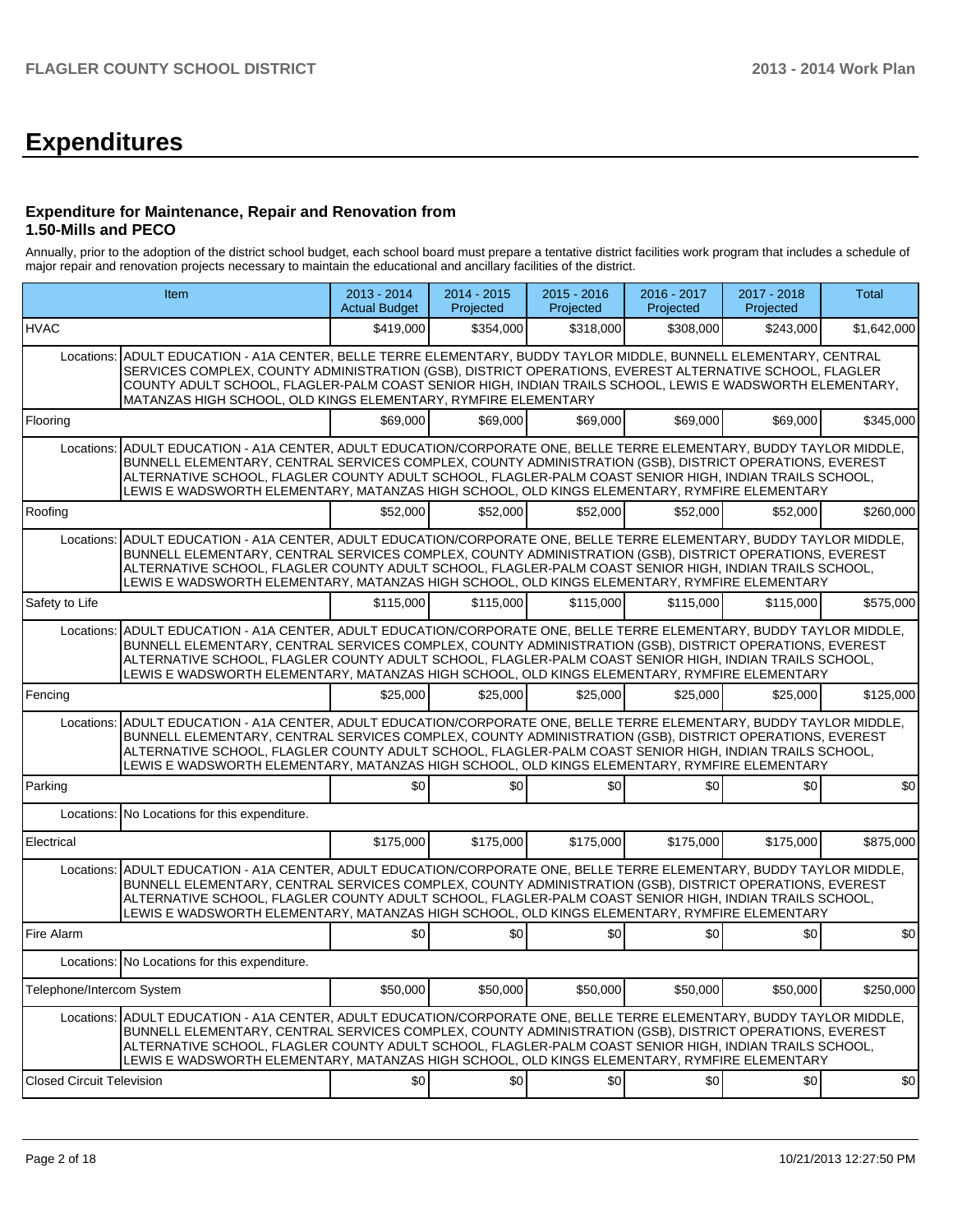|                    | Locations: No Locations for this expenditure.                                                                                                                                                                                                                                                                                                                                                                                                |             |             |             |             |             |             |
|--------------------|----------------------------------------------------------------------------------------------------------------------------------------------------------------------------------------------------------------------------------------------------------------------------------------------------------------------------------------------------------------------------------------------------------------------------------------------|-------------|-------------|-------------|-------------|-------------|-------------|
| <b>I</b> Paint     |                                                                                                                                                                                                                                                                                                                                                                                                                                              | \$65,000    | \$65,000    | \$65,000    | \$65,000    | \$65,000    | \$325,000   |
|                    | Locations:   ADULT EDUCATION - A1A CENTER, ADULT EDUCATION/CORPORATE ONE, BELLE TERRE ELEMENTARY, BUDDY TAYLOR MIDDLE,<br>IBUNNELL ELEMENTARY, CENTRAL SERVICES COMPLEX, COUNTY ADMINISTRATION (GSB), DISTRICT OPERATIONS, EVEREST<br>ALTERNATIVE SCHOOL, FLAGLER COUNTY ADULT SCHOOL, FLAGLER-PALM COAST SENIOR HIGH, INDIAN TRAILS SCHOOL,<br>LEWIS E WADSWORTH ELEMENTARY, MATANZAS HIGH SCHOOL, OLD KINGS ELEMENTARY, RYMFIRE ELEMENTARY |             |             |             |             |             |             |
| Maintenance/Repair |                                                                                                                                                                                                                                                                                                                                                                                                                                              | \$763,000   | \$798,000   | \$864,000   | \$875,000   | \$939,000   | \$4,239,000 |
|                    | Locations:   ADULT EDUCATION - A1A CENTER, ADULT EDUCATION/CORPORATE ONE, BELLE TERRE ELEMENTARY, BUDDY TAYLOR MIDDLE,<br>IBUNNELL ELEMENTARY, CENTRAL SERVICES COMPLEX, COUNTY ADMINISTRATION (GSB), DISTRICT OPERATIONS, EVEREST<br>ALTERNATIVE SCHOOL, FLAGLER COUNTY ADULT SCHOOL, FLAGLER-PALM COAST SENIOR HIGH, INDIAN TRAILS SCHOOL,<br>LEWIS E WADSWORTH ELEMENTARY, MATANZAS HIGH SCHOOL, OLD KINGS ELEMENTARY, RYMFIRE ELEMENTARY |             |             |             |             |             |             |
|                    | Sub Total:                                                                                                                                                                                                                                                                                                                                                                                                                                   | \$1,733,000 | \$1,703,000 | \$1,733,000 | \$1,734,000 | \$1,733,000 | \$8,636,000 |

| IPECO Maintenance Expenditures | \$0         | \$0         | \$12,908    | \$40,452    | \$96,967    | \$150,327    |
|--------------------------------|-------------|-------------|-------------|-------------|-------------|--------------|
| <b>⊥.50 Mill Sub Total: I</b>  | \$2,750,000 | \$2.850,000 | \$2,837,092 | \$2,809,548 | \$2,753,033 | \$13,999,673 |

|                                         | Other Items                                                                                                                                                                                                                                                                                                                                                                                                                              | $2013 - 2014$<br><b>Actual Budget</b> | $2014 - 2015$<br>Projected | $2015 - 2016$<br>Projected | $2016 - 2017$<br>Projected | 2017 - 2018<br>Projected | Total        |
|-----------------------------------------|------------------------------------------------------------------------------------------------------------------------------------------------------------------------------------------------------------------------------------------------------------------------------------------------------------------------------------------------------------------------------------------------------------------------------------------|---------------------------------------|----------------------------|----------------------------|----------------------------|--------------------------|--------------|
| Equipment (Vehicles/Mowers/Trailers)    |                                                                                                                                                                                                                                                                                                                                                                                                                                          | \$42,000                              | \$42,000                   | \$42,000                   | \$41,000                   | \$42,000                 | \$209,000    |
|                                         | Locations ADULT EDUCATION - A1A CENTER, ADULT EDUCATION/CORPORATE ONE, BELLE TERRE ELEMENTARY, BUDDY TAYLOR<br>MIDDLE, BUNNELL ELEMENTARY, CENTRAL SERVICES COMPLEX, COUNTY ADMINISTRATION (GSB), DISTRICT OPERATIONS,<br>EVEREST ALTERNATIVE SCHOOL, FLAGLER COUNTY ADULT SCHOOL, FLAGLER-PALM COAST SENIOR HIGH, INDIAN TRAILS<br>SCHOOL, LEWIS E WADSWORTH ELEMENTARY, MATANZAS HIGH SCHOOL, OLD KINGS ELEMENTARY, RYMFIRE ELEMENTARY |                                       |                            |                            |                            |                          |              |
| <b>Outsourced Maintenance Contracts</b> |                                                                                                                                                                                                                                                                                                                                                                                                                                          | \$500,000                             | \$600,000                  | \$600,000                  | \$600,000                  | \$600,000                | \$2,900,000  |
|                                         | Locations ADULT EDUCATION - A1A CENTER, ADULT EDUCATION/CORPORATE ONE, BELLE TERRE ELEMENTARY, BUDDY TAYLOR<br>MIDDLE, BUNNELL ELEMENTARY, CENTRAL SERVICES COMPLEX, COUNTY ADMINISTRATION (GSB), DISTRICT OPERATIONS,<br>EVEREST ALTERNATIVE SCHOOL, FLAGLER COUNTY ADULT SCHOOL, FLAGLER-PALM COAST SENIOR HIGH, INDIAN TRAILS<br>SCHOOL, LEWIS E WADSWORTH ELEMENTARY, MATANZAS HIGH SCHOOL, OLD KINGS ELEMENTARY, RYMFIRE ELEMENTARY |                                       |                            |                            |                            |                          |              |
| Plumbing                                |                                                                                                                                                                                                                                                                                                                                                                                                                                          | \$235,000                             | \$235,000                  | \$235,000                  | \$235,000                  | \$235,000                | \$1,175,000  |
|                                         | Locations ADULT EDUCATION - A1A CENTER. ADULT EDUCATION/CORPORATE ONE. BELLE TERRE ELEMENTARY. BUDDY TAYLOR<br>MIDDLE, BUNNELL ELEMENTARY, CENTRAL SERVICES COMPLEX, COUNTY ADMINISTRATION (GSB), DISTRICT OPERATIONS,<br>EVEREST ALTERNATIVE SCHOOL, FLAGLER COUNTY ADULT SCHOOL, FLAGLER-PALM COAST SENIOR HIGH, INDIAN TRAILS<br>SCHOOL, LEWIS E WADSWORTH ELEMENTARY, MATANZAS HIGH SCHOOL, OLD KINGS ELEMENTARY, RYMFIRE ELEMENTARY |                                       |                            |                            |                            |                          |              |
| Doors, Locks, Signs, Keys, Hardware     |                                                                                                                                                                                                                                                                                                                                                                                                                                          | \$15,000                              | \$15,000                   | \$15,000                   | \$15,000                   | \$15,000                 | \$75,000     |
|                                         | Locations ADULT EDUCATION - A1A CENTER. ADULT EDUCATION/CORPORATE ONE. BELLE TERRE ELEMENTARY. BUDDY TAYLOR<br>MIDDLE, BUNNELL ELEMENTARY, CENTRAL SERVICES COMPLEX, COUNTY ADMINISTRATION (GSB), DISTRICT OPERATIONS,<br>EVEREST ALTERNATIVE SCHOOL, FLAGLER COUNTY ADULT SCHOOL, FLAGLER-PALM COAST SENIOR HIGH, INDIAN TRAILS<br>SCHOOL, LEWIS E WADSWORTH ELEMENTARY, MATANZAS HIGH SCHOOL, OLD KINGS ELEMENTARY, RYMFIRE ELEMENTARY |                                       |                            |                            |                            |                          |              |
| Civil                                   |                                                                                                                                                                                                                                                                                                                                                                                                                                          | \$225,000                             | \$255,000                  | \$225,000                  | \$225,000                  | \$225.000                | \$1,155,000  |
|                                         | Locations ADULT EDUCATION - A1A CENTER, ADULT EDUCATION/CORPORATE ONE, BELLE TERRE ELEMENTARY, BUDDY TAYLOR<br>MIDDLE, BUNNELL ELEMENTARY, CENTRAL SERVICES COMPLEX, COUNTY ADMINISTRATION (GSB), DISTRICT OPERATIONS,<br>EVEREST ALTERNATIVE SCHOOL, FLAGLER COUNTY ADULT SCHOOL, FLAGLER-PALM COAST SENIOR HIGH, INDIAN TRAILS<br>SCHOOL, LEWIS E WADSWORTH ELEMENTARY, MATANZAS HIGH SCHOOL, OLD KINGS ELEMENTARY, RYMFIRE ELEMENTARY |                                       |                            |                            |                            |                          |              |
|                                         | Total:                                                                                                                                                                                                                                                                                                                                                                                                                                   | \$2,750,000                           | \$2,850,000                | \$2,850,000                | \$2,850,000                | \$2,850,000              | \$14,150,000 |

## **Local 1.50 Mill Expenditure For Maintenance, Repair and Renovation**

Anticipated expenditures expected from local funding sources over the years covered by the current work plan.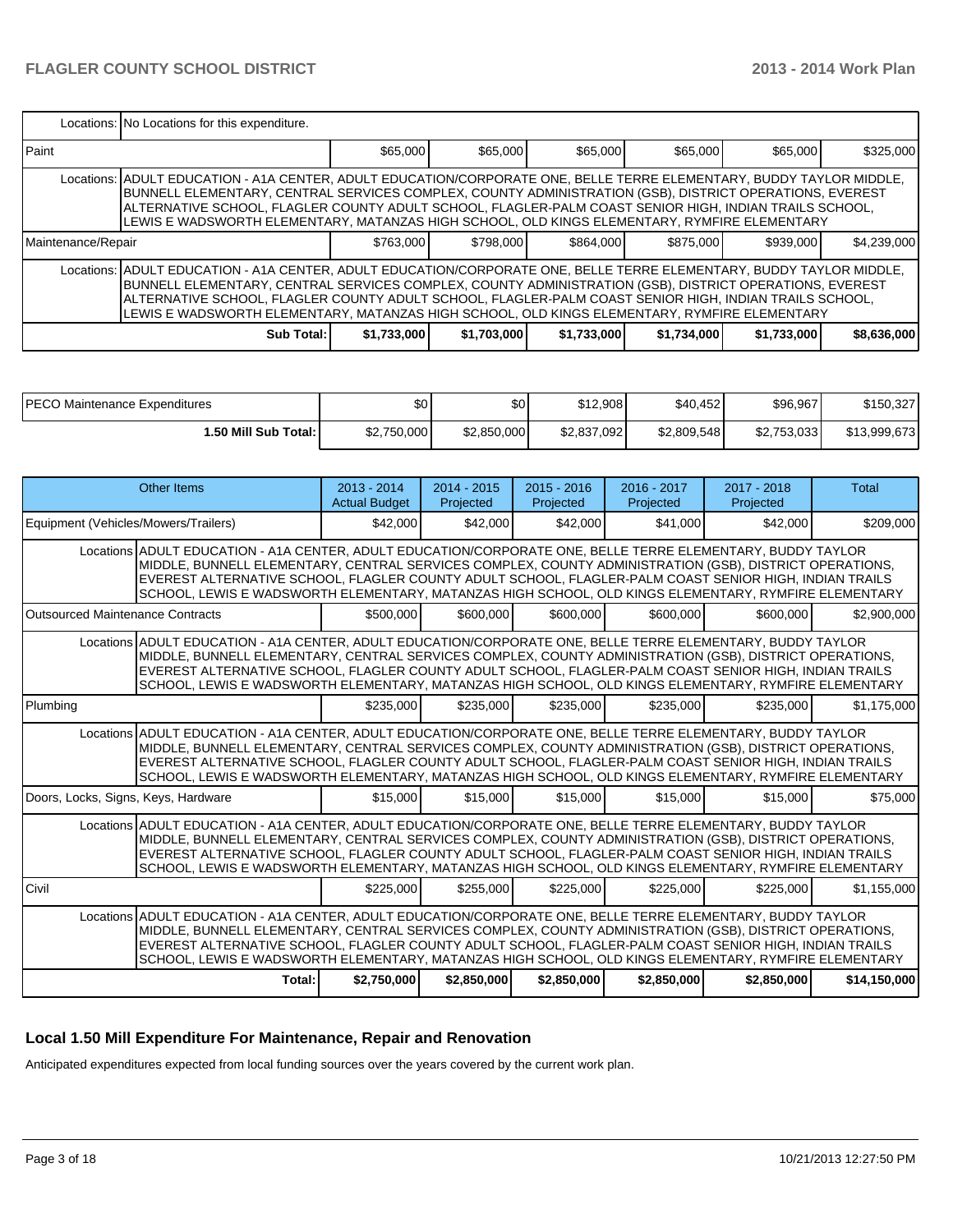| Item                                                         | 2013 - 2014<br><b>Actual Budget</b> | $2014 - 2015$<br>Projected | 2015 - 2016<br>Projected | 2016 - 2017<br>Projected | 2017 - 2018<br>Projected | <b>Total</b> |
|--------------------------------------------------------------|-------------------------------------|----------------------------|--------------------------|--------------------------|--------------------------|--------------|
| Remaining Maint and Repair from 1.5 Mills                    | \$2,750,000                         | \$2,850,000                | \$2,837,092              | \$2,809,548              | \$2,753,033              | \$13,999,673 |
| Maintenance/Repair Salaries                                  | SO <sub>2</sub>                     | \$0                        | \$0                      | \$0                      | \$0                      | \$0          |
| <b>School Bus Purchases</b>                                  | \$500,000                           | \$660,000                  | \$660,000                | \$660,000                | \$660,000                | \$3,140,000  |
| Other Vehicle Purchases                                      | \$60,000                            | \$0                        | \$0                      | \$0                      | \$0                      | \$60,000     |
| Capital Outlay Equipment                                     | \$0                                 | \$0                        | \$0                      | \$0                      | \$0                      | \$0          |
| Rent/Lease Payments                                          | \$0                                 | \$0                        | \$0                      | \$0                      | \$0                      | \$0          |
| <b>COP Debt Service</b>                                      | \$5,987,887                         | \$5,987,887                | \$6,027,887              | \$4,907,668              | \$4,907,668              | \$27,818,997 |
| Rent/Lease Relocatables                                      | \$260,000                           | \$260,000                  | \$260,000                | \$260,000                | \$260,000                | \$1,300,000  |
| <b>Environmental Problems</b>                                | \$0                                 | \$0                        | \$0                      | \$0                      | \$0                      | \$0          |
| s.1011.14 Debt Service                                       | \$0                                 | \$0                        | \$0                      | \$0                      | \$0                      | \$0          |
| <b>Special Facilities Construction Account</b>               | \$0                                 | \$0                        | \$0                      | \$0                      | \$0                      | \$0          |
| Premiums for Property Casualty Insurance - 1011.71<br>(4a,b) | \$740,000                           | \$740,000                  | \$740,000                | \$740,000                | \$740,000                | \$3,700,000  |
| Qualified School Construction Bonds (QSCB)                   | \$0                                 | \$0                        | \$0                      | \$0                      | \$0                      | \$0          |
| Qualified Zone Academy Bonds (QZAB)                          | \$6,000                             | \$6,000                    | \$6,000                  | \$6,000                  | \$6,000                  | \$30,000     |
| Furniture & Equipment at School Centers                      | \$450,000                           | \$500,000                  | \$500,000                | \$500,000                | \$500,000                | \$2,450,000  |
| Software license & equipment                                 | \$2,927,500                         | \$2,985,000                | \$3,030,000              | \$3,060,000              | \$2,594,500              | \$14,597,000 |
| <b>Technology Salaries</b>                                   | \$1,100,000                         | \$1,150,000                | \$1,200,000              | \$1,200,000              | \$1,300,000              | \$5,950,000  |
| <b>Local Expenditure Totals:</b>                             | \$14,781,387                        | \$15,138,887               | \$15,260,979             | \$14,143,216             | \$13,721,201             | \$73,045,670 |

# **Revenue**

### **1.50 Mill Revenue Source**

Schedule of Estimated Capital Outlay Revenue from each currently approved source which is estimated to be available for expenditures on the projects included in the tentative district facilities work program. All amounts are NET after considering carryover balances, interest earned, new COP's, 1011.14 and 1011.15 loans, etc. Districts cannot use 1.5-Mill funds for salaries except for those explicitly associated with maintenance/repair projects. (1011.71 (5), F.S.)

| <b>Item</b>                                                                         | Fund | $2013 - 2014$<br><b>Actual Value</b> | $2014 - 2015$<br>Projected | $2015 - 2016$<br>Projected | 2016 - 2017<br>Projected | 2017 - 2018<br>Projected | Total            |
|-------------------------------------------------------------------------------------|------|--------------------------------------|----------------------------|----------------------------|--------------------------|--------------------------|------------------|
| (1) Non-exempt property<br>lassessed valuation                                      |      | \$6,981,000,099                      | \$7,142,838,343            | \$7,445,637,594            | \$7,872,758,426          | \$8,434,121,979          | \$37,876,356,441 |
| $(2)$ The Millege projected for<br>discretionary capital outlay per<br>ls.1011.71   |      | 1.50                                 | 1.50 l                     | 1.50                       | 1.50                     | 1.50                     |                  |
| $(3)$ Full value of the 1.50-Mill<br>discretionary capital outlay per<br>ls.1011.71 |      | \$11,728,080                         | \$11,999,968               | \$12,508,671               | \$13,226,234             | \$14,169,325             | \$63,632,278     |
| $(4)$ Value of the portion of the 1.50<br>-Mill ACTUALLY levied                     | 370  | \$10,052,640                         | \$10,285,687               | \$10,721,718               | \$11,336,772             | \$12,145,136             | \$54,541,953     |
| $(5)$ Difference of lines $(3)$ and $(4)$                                           |      | \$1,675,440                          | \$1,714,281                | \$1,786,953                | \$1,889,462              | \$2,024,189              | \$9,090,325      |

### **PECO Revenue Source**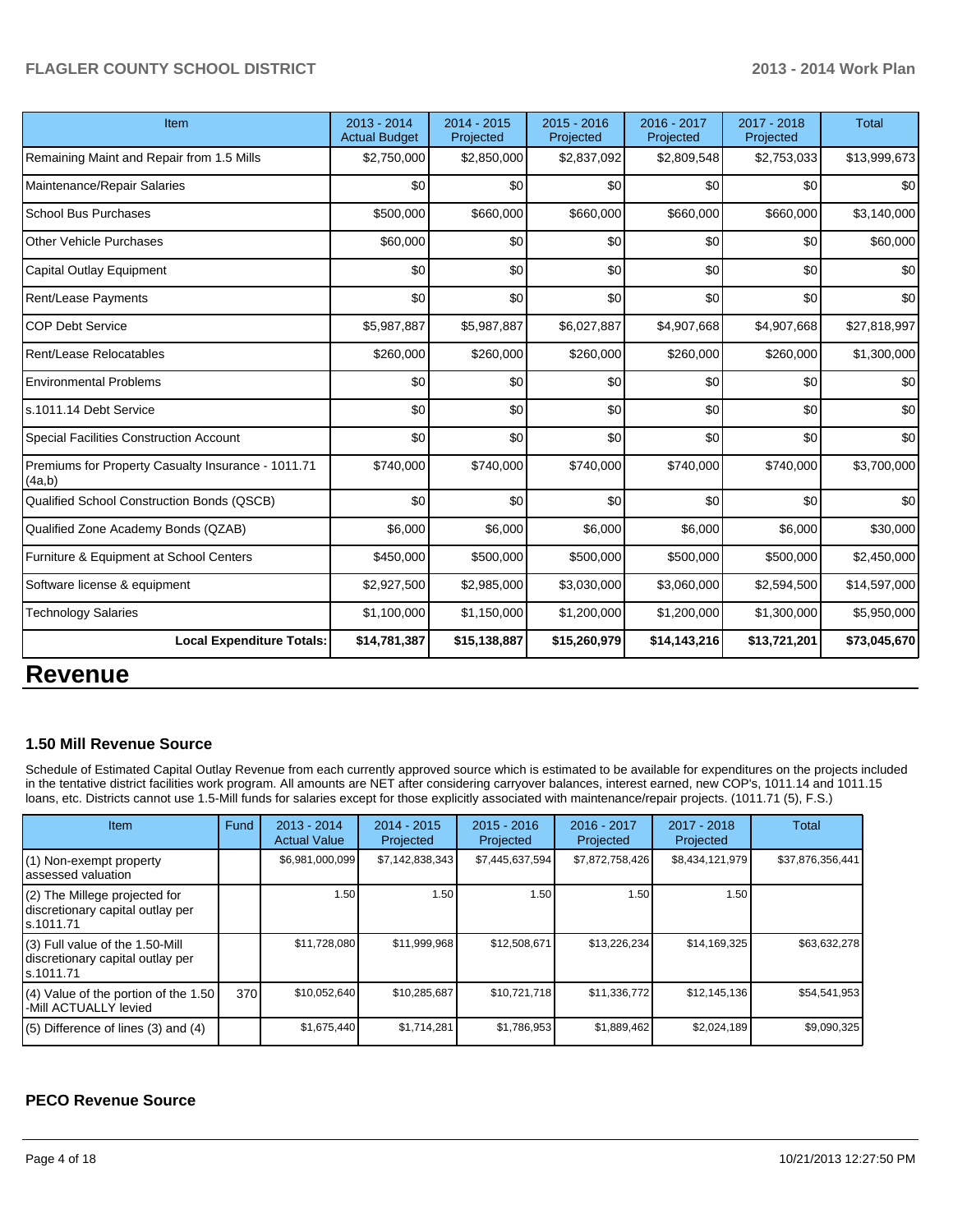The figure in the row designated "PECO Maintenance" will be subtracted from funds available for new construction because PECO maintenance dollars cannot be used for new construction.

| Item                          | Fund | $2013 - 2014$<br><b>Actual Budget</b> | $2014 - 2015$<br>Projected | $2015 - 2016$<br>Projected | 2016 - 2017<br>Projected | 2017 - 2018<br>Projected | <b>Total</b>     |
|-------------------------------|------|---------------------------------------|----------------------------|----------------------------|--------------------------|--------------------------|------------------|
| IPECO New Construction        | 340  | \$0                                   | \$0                        | \$0                        | \$OI                     | \$0                      | \$0 <sub>1</sub> |
| PECO Maintenance Expenditures |      | \$0 <sub>1</sub>                      | \$0 <sub>1</sub>           | \$12.908                   | \$40.452                 | \$96,967                 | \$150,327        |
|                               |      | \$0                                   | \$O                        | \$12,908                   | \$40.452                 | \$96,967                 | \$150,327        |

### **CO & DS Revenue Source**

Revenue from Capital Outlay and Debt Service funds.

| <b>Item</b>                                       | Fund | 2013 - 2014<br><b>Actual Budget</b> | $2014 - 2015$<br>Projected | $2015 - 2016$<br>Projected | $2016 - 2017$<br>Projected | $2017 - 2018$<br>Projected | Total       |
|---------------------------------------------------|------|-------------------------------------|----------------------------|----------------------------|----------------------------|----------------------------|-------------|
| CO & DS Cash Flow-through<br><b>I</b> Distributed | 360  | \$219.454                           | \$219.454                  | \$219.454                  | \$219.454                  | \$219.454                  | \$1,097,270 |
| ICO & DS Interest on<br>Undistributed CO          | 360  | \$4,372                             | \$4,372                    | \$4,372                    | \$4,372                    | \$4,372                    | \$21,860    |
|                                                   |      | \$223.826                           | \$223,826                  | \$223.826                  | \$223.826                  | \$223,826                  | \$1,119,130 |

### **Fair Share Revenue Source**

All legally binding commitments for proportionate fair-share mitigation for impacts on public school facilities must be included in the 5-year district work program.

Nothing reported for this section.

### **Sales Surtax Referendum**

Specific information about any referendum for a 1-cent or ½-cent surtax referendum during the previous year.

**Did the school district hold a surtax referendum during the past fiscal year 2012 - 2013?**

Yes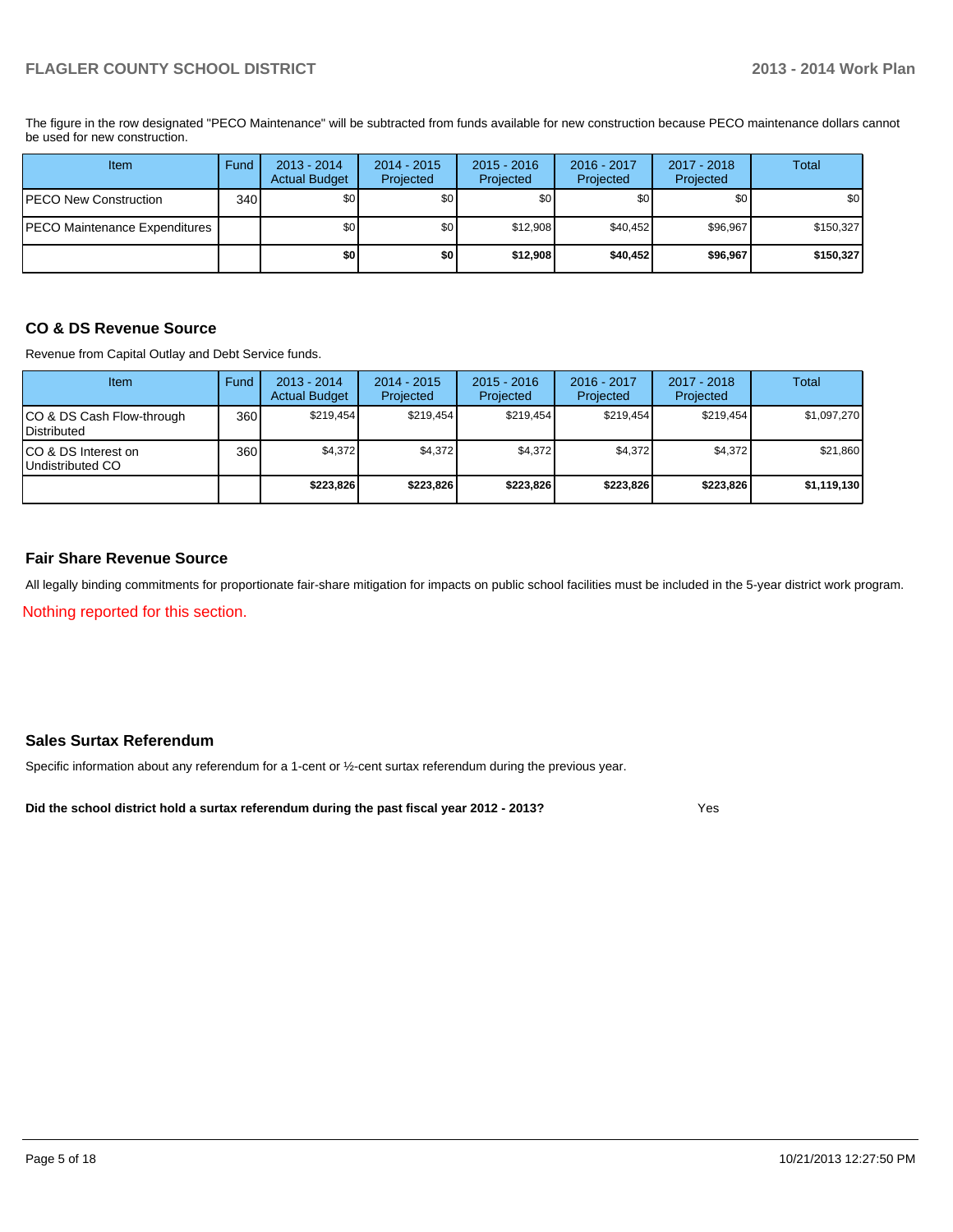| <b>Sales Surtax Type:</b>                                                   | <b>Half Cent Sales Surtax</b> |
|-----------------------------------------------------------------------------|-------------------------------|
| Date of Election:                                                           | 8/2/2012                      |
| Date of Expiration:                                                         | 12/31/2012                    |
| <b>Anticipated Revenue Start Date:</b>                                      | 1/1/2013                      |
| <b>Anticipated Revenue End Date:</b>                                        | 12/31/2022                    |
| <b>Estimated Annualized Revenue:</b>                                        | \$4.493.208                   |
| Total \$ Amount Projected to be Received for the<br><b>Duration of Tax:</b> | \$44.932.080                  |
| <b>Number of Years Tax In Effect:</b>                                       | 10                            |
| <b>Percentage of Vote FOR:</b>                                              | 64%                           |
| <b>Percentage of Vote AGAINST:</b>                                          | 36 %                          |

### **Additional Revenue Source**

#### Any additional revenue sources

| Item                                                                                                   | 2013 - 2014<br><b>Actual Value</b> | 2014 - 2015<br>Projected | $2015 - 2016$<br>Projected | 2016 - 2017<br>Projected | 2017 - 2018<br>Projected | <b>Total</b> |
|--------------------------------------------------------------------------------------------------------|------------------------------------|--------------------------|----------------------------|--------------------------|--------------------------|--------------|
| Proceeds from a s.1011.14/15 F.S. Loans                                                                | \$0                                | \$0                      | \$0                        | \$0                      | \$0                      | \$0          |
| District Bonds - Voted local bond<br>referendum proceeds per s.9, Art VII<br><b>State Constitution</b> | \$0                                | \$0                      | \$0                        | \$0                      | \$0                      | \$0          |
| Proceeds from Special Act Bonds                                                                        | \$0                                | \$0                      | \$0                        | \$0                      | \$0                      | \$0          |
| Estimated Revenue from CO & DS Bond<br>Sale                                                            | \$0                                | \$0                      | \$0                        | \$0                      | \$0                      | \$0          |
| Proceeds from Voted Capital<br>Improvements millage                                                    | \$0                                | \$0                      | \$0                        | \$0                      | \$0                      | \$0          |
| Other Revenue for Other Capital Projects                                                               | \$0                                | \$0                      | \$0                        | \$0                      | \$0                      | \$0          |
| Proceeds from 1/2 cent sales surtax<br>authorized by school board                                      | \$4,400,000                        | \$4,493,208              | \$4,493,208                | \$4,493,208              | \$4,493,208              | \$22,372,832 |
| Proceeds from local governmental<br>infrastructure sales surtax                                        | \$0                                | \$0                      | \$0                        | \$0                      | \$0                      | \$0          |
| Proceeds from Certificates of<br>Participation (COP's) Sale                                            | \$0                                | \$0                      | \$0                        | \$0                      | \$0                      | \$0          |
| Classrooms First Bond proceeds amount<br>authorized in FY 1997-98                                      | \$493,208                          | \$0                      | \$0                        | \$0                      | \$0                      | \$493,208    |
| <b>Classrooms for Kids</b>                                                                             | \$0                                | \$0                      | \$0                        | \$0                      | \$0                      | \$0          |
| <b>District Equity Recognition</b>                                                                     | \$0                                | \$0                      | \$0                        | \$0                      | \$0                      | \$0          |
| <b>Federal Grants</b>                                                                                  | \$0                                | \$0                      | \$0                        | \$0                      | \$0                      | \$0          |
| Proportionate share mitigation (actual<br>cash revenue only, not in kind donations)                    | \$0                                | \$0                      | \$0                        | \$0                      | \$0                      | \$0          |
| Impact fees received                                                                                   | \$600,000                          | \$600,000                | \$600,000                  | \$600,000                | \$600,000                | \$3,000,000  |
| <b>Private donations</b>                                                                               | \$0                                | \$0                      | \$0                        | \$0                      | \$0                      | \$0          |
| Grants from local governments or not-for-<br>profit organizations                                      | \$0                                | \$0                      | \$0                        | \$0                      | \$0                      | \$0          |
| Interest, Including Profit On Investment                                                               | \$10,000                           | \$10,000                 | \$10,000                   | \$10,000                 | \$10,000                 | \$50,000     |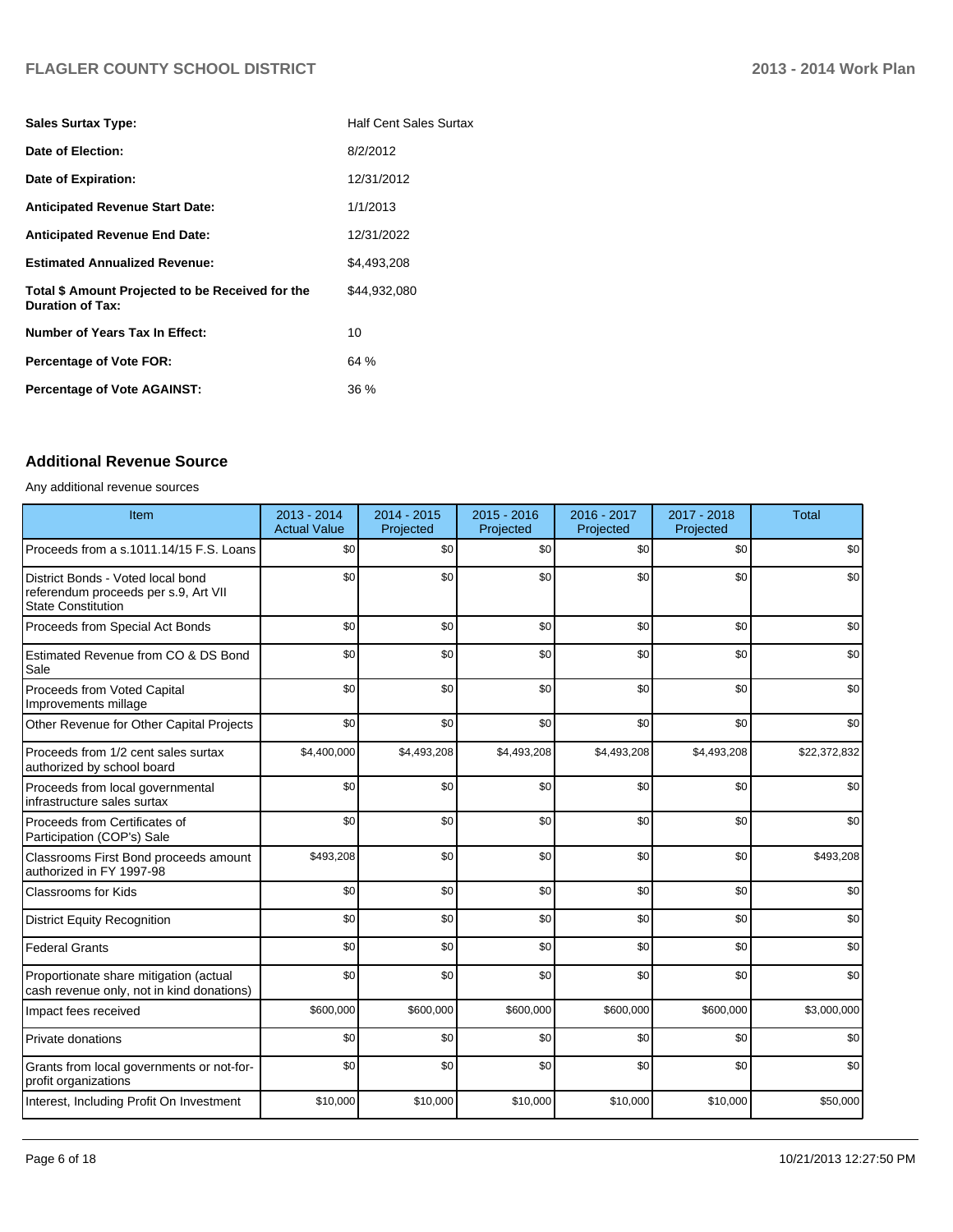| Revenue from Bonds pledging proceeds<br>Ifrom 1 cent or 1/2 cent Sales Surtax                                 | \$0           | \$0           | \$0           | \$0           | \$0           | \$0              |
|---------------------------------------------------------------------------------------------------------------|---------------|---------------|---------------|---------------|---------------|------------------|
| l Total Fund Balance Carried Forward                                                                          | \$6,193,366   | \$5,495,328   | \$6,496,774   | \$9,159,221   | \$0           | \$27,344,689     |
| General Capital Outlay Obligated Fund<br>Balance Carried Forward From Total<br>l Fund Balance Carried Forward | (\$5,872,153) | (\$3,745,162) | (\$5,139,147) | (\$9,214,811) | (\$3,283,969) | (\$27,255,242)   |
| Special Facilities Construction Account                                                                       | \$0           | \$0           | \$0           | \$0           | \$0           | \$0              |
| IOne Cent - 1/2 Cent Sales Surtax Debt<br>l Service From Total Fund Balance Carried<br>Forward                | \$0           | \$0           | \$0           | \$0           | \$0           | \$0              |
| Capital Outlay Projects Funds Balance<br>Carried Forward From Total Fund<br>Balance Carried Forward           | \$0           | \$0           | \$0           | \$0           | \$0           | \$0 <sub>1</sub> |
| IPECO for Charter Schools                                                                                     | \$283,000     | \$283,000     | \$283,000     | \$283,000     | \$283,000     | \$1,415,000      |
| Subtotal                                                                                                      | \$6,107,421   | \$7,136,374   | \$6,743,835   | \$5,330,618   | \$2,102,239   | \$27,420,487     |

## **Total Revenue Summary**

| <b>Item Name</b>                                                  | $2013 - 2014$<br><b>Budget</b> | $2014 - 2015$<br>Projected | $2015 - 2016$<br>Projected | $2016 - 2017$<br>Projected | $2017 - 2018$<br>Projected | <b>Five Year Total</b> |
|-------------------------------------------------------------------|--------------------------------|----------------------------|----------------------------|----------------------------|----------------------------|------------------------|
| Local 1.5 Mill Discretionary Capital Outlay  <br><b>I</b> Revenue | \$10,052,640                   | \$10.285.687               | \$10.721.718               | \$11,336,772               | \$12,145,136               | \$54,541,953           |
| IPECO and 1.5 Mill Maint and Other 1.5<br>Mill Expenditures       | (\$14,781,387)                 | (\$15, 138, 887)           | (\$15,260,979)             | $(\$14, 143, 216)$         | (\$13,721,201)             | (\$73,045,670)         |
| IPECO Maintenance Revenue                                         | \$0                            | \$0                        | \$12,908                   | \$40,452                   | \$96,967                   | \$150,327              |
| Available 1.50 Mill for New l<br>l Construction                   | ( \$4,728,747]                 | ( \$4,853,200)             | ( \$4,539,261)             | (\$2,806,444)              | (\$1,576,065)              | (\$18,503,717)         |

| <b>Item Name</b>                      | 2013 - 2014<br><b>Budget</b> | $2014 - 2015$<br>Projected | $2015 - 2016$<br>Projected | $2016 - 2017$<br>Projected | $2017 - 2018$<br>Projected | <b>Five Year Total</b> |
|---------------------------------------|------------------------------|----------------------------|----------------------------|----------------------------|----------------------------|------------------------|
| ICO & DS Revenue                      | \$223,826                    | \$223,826                  | \$223,826                  | \$223,826                  | \$223,826                  | \$1,119,130            |
| <b>IPECO New Construction Revenue</b> | \$0                          | \$0                        | \$0                        | \$0                        | \$0                        | \$0                    |
| IOther/Additional Revenue             | \$6,107,421                  | \$7.136.374                | \$6,743,835                | \$5,330,618                | \$2,102,239                | \$27,420,487           |
| <b>Total Additional Revenuel</b>      | \$6,331,247                  | \$7,360,200                | \$6,967,661                | \$5,554,444                | \$2,326,065                | \$28,539,617           |
| Total Available Revenue               | \$1,602,500                  | \$2,507,000                | \$2,428,400                | \$2,748,000                | \$750,000                  | \$10,035,900           |

# **Project Schedules**

### **Capacity Project Schedules**

A schedule of capital outlay projects necessary to ensure the availability of satisfactory classrooms for the projected student enrollment in K-12 programs.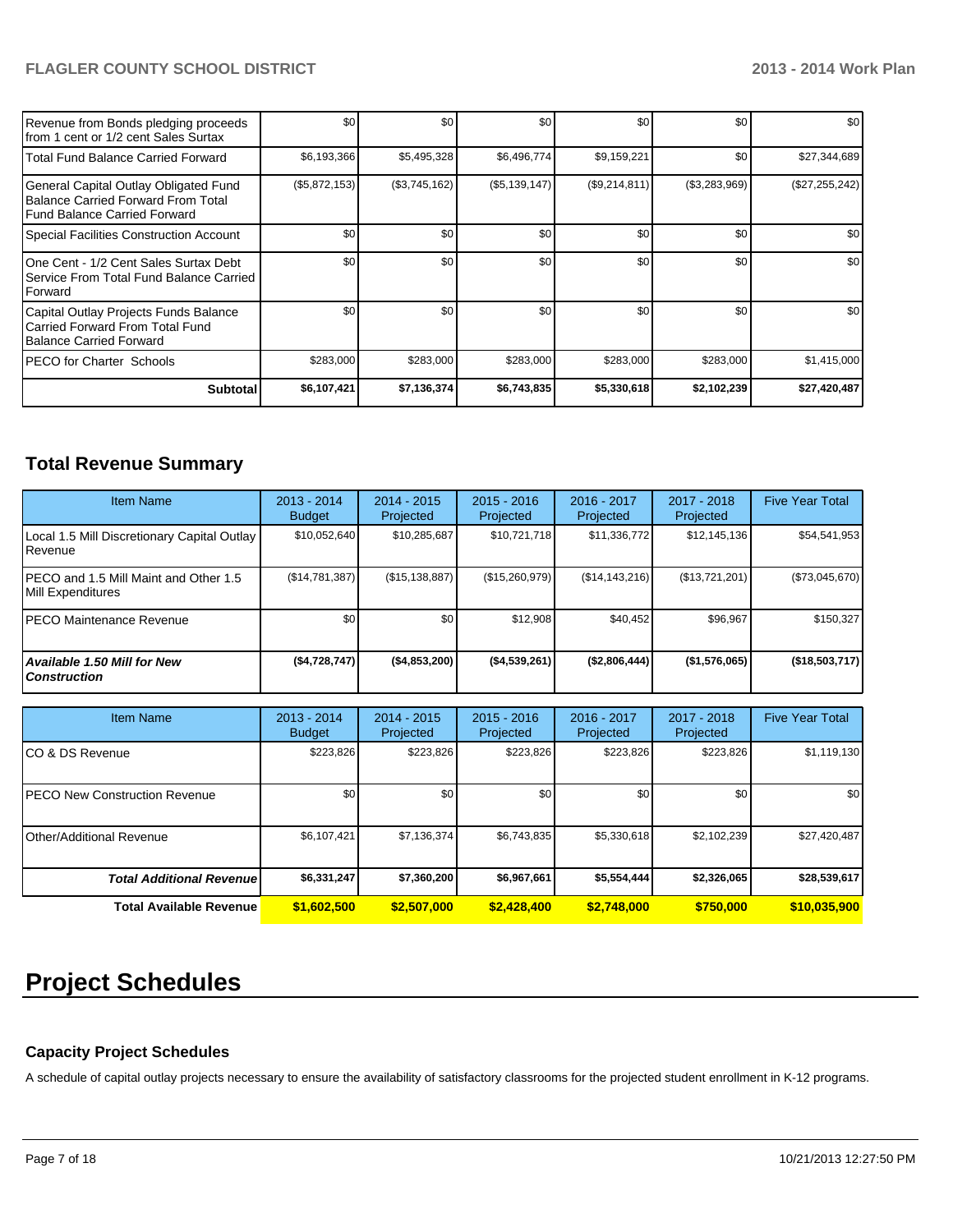Nothing reported for this section.

| <b>Planned Cost:</b>     |  |  |  |
|--------------------------|--|--|--|
| <b>Student Stations:</b> |  |  |  |
| <b>Total Classrooms:</b> |  |  |  |
| Gross Sq Ft:             |  |  |  |

## **Other Project Schedules**

Major renovations, remodeling, and additions of capital outlay projects that do not add capacity to schools.

| <b>Project Description</b>                        | Location                                        | $2013 - 2014$<br><b>Actual Budget</b> | $2014 - 2015$<br>Projected | $2015 - 2016$<br>Projected | 2016 - 2017<br>Projected | $2017 - 2018$<br>Projected | <b>Total</b>    | <b>Funded</b> |
|---------------------------------------------------|-------------------------------------------------|---------------------------------------|----------------------------|----------------------------|--------------------------|----------------------------|-----------------|---------------|
| Walkway cover car rider & bus<br>areas            | <b>BELLE TERRE</b><br><b>ELEMENTARY</b>         | \$0                                   | \$0                        | \$0                        | \$0                      | \$250,000                  | \$250,000 Yes   |               |
| Detention pond modifications<br>(SJRWM required)  | <b>DISTRICT OPERATIONS</b>                      | \$40,000                              | \$0                        | \$0                        | \$0                      | \$0                        | \$40,000 Yes    |               |
| Balance of Roof Bldg. 400                         | <b>FLAGLER-PALM COAST</b><br><b>SENIOR HIGH</b> | \$0                                   | \$800,000                  | \$0                        | \$0                      | \$0                        | \$800,000 Yes   |               |
| Chiller Replacement / add ice<br>tanks            | <b>BELLE TERRE</b><br><b>ELEMENTARY</b>         | \$252,500                             | \$0                        | \$0                        | \$0                      | \$0                        | \$252,500 Yes   |               |
| Restroom Renovation Bldgs.<br>100                 | <b>BUNNELL ELEMENTARY</b>                       | \$0                                   | \$225,000                  | \$0                        | \$0                      | \$0                        | \$225,000 Yes   |               |
| Stadium Inspection / Repairs                      | <b>FLAGLER-PALM COAST</b><br><b>SENIOR HIGH</b> | \$50,000                              | \$0                        | \$0                        | \$0                      | \$0                        | \$50,000 Yes    |               |
| Replace Stadium Field Lights                      | <b>FLAGLER-PALM COAST</b><br><b>SENIOR HIGH</b> | \$0                                   | \$303,000                  | \$0                        | \$0                      | \$0                        | \$303,000 Yes   |               |
| Replace track                                     | <b>FLAGLER-PALM COAST</b><br><b>SENIOR HIGH</b> | \$300,000                             | \$0                        | \$0                        | \$0                      | \$0                        | \$300,000 Yes   |               |
| Upgrade Gym lighting                              | <b>MATANZAS HIGH</b><br><b>SCHOOL</b>           | \$20,000                              | \$0                        | \$0                        | \$0                      | \$0                        | \$20,000 Yes    |               |
| Pave grass to parking area                        | <b>MATANZAS HIGH</b><br><b>SCHOOL</b>           | \$125,000                             | \$0                        | \$0                        | \$0                      | \$0                        | \$125,000 Yes   |               |
| Cover outdoor eating area                         | <b>MATANZAS HIGH</b><br><b>SCHOOL</b>           | \$165,000                             | \$0                        | \$0                        | \$0                      | \$0                        | \$165,000 Yes   |               |
| Retrofit 3 Science labs                           | <b>OLD KINGS</b><br><b>ELEMENTARY</b>           | \$0                                   | \$351,000                  | \$0                        | \$0                      | \$0                        | \$351,000 Yes   |               |
| North property improvements                       | <b>OLD KINGS</b><br><b>ELEMENTARY</b>           | \$0                                   | \$250,000                  | \$0                        | \$0                      | \$0                        | \$250,000 Yes   |               |
| Retrofit 4 Science labs                           | <b>BELLE TERRE</b><br><b>ELEMENTARY</b>         | \$0                                   | \$468,000                  | \$0                        | \$0                      | \$0                        | \$468,000 Yes   |               |
| Repipe chiller & replace air<br><b>I</b> handlers | <b>INDIAN TRAILS SCHOOL</b>                     | \$0                                   | \$0                        | \$1,000,000                | \$1,000,000              | \$0                        | \$2,000,000 Yes |               |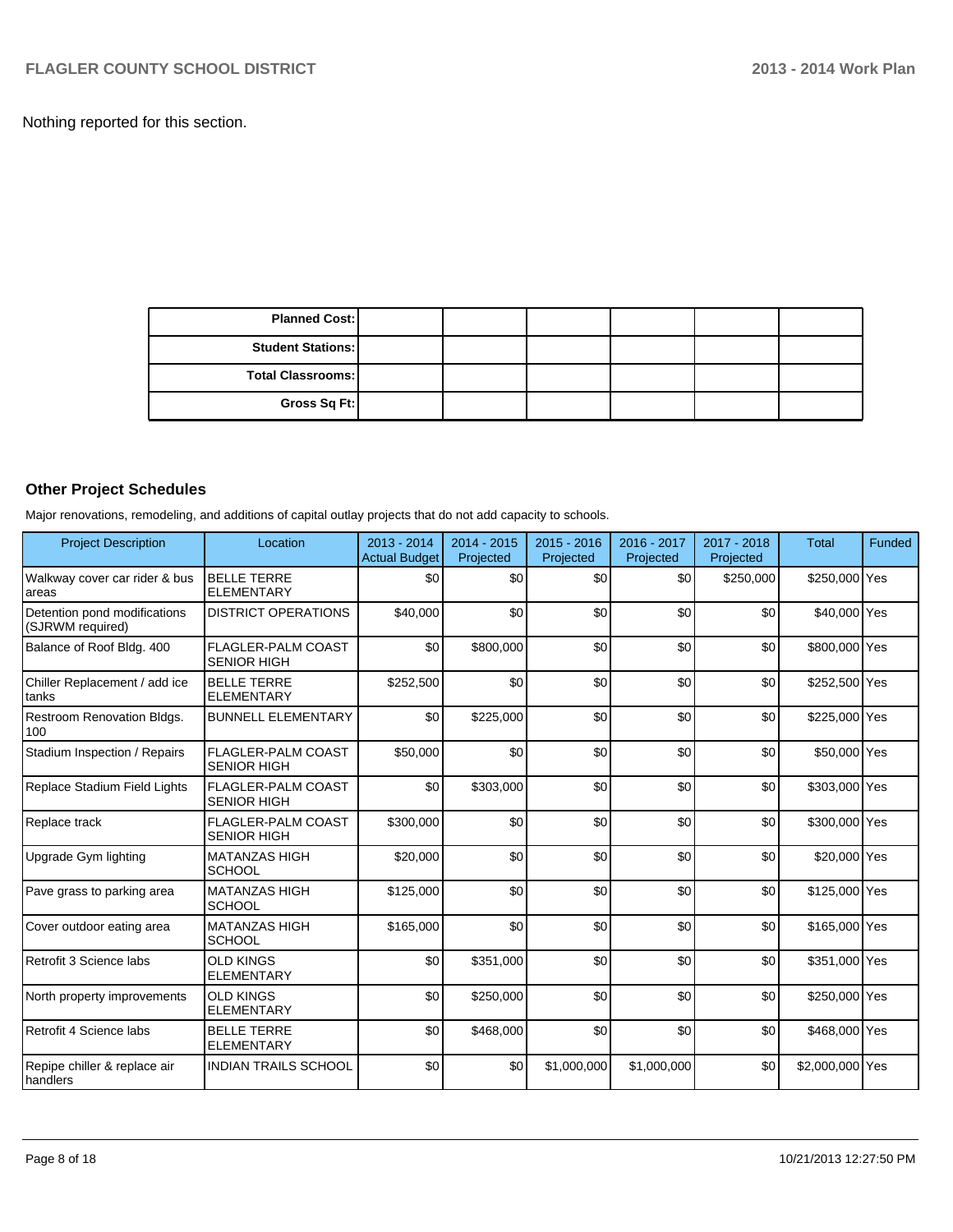| Repave parking lot                        | <b>FLAGLER-PALM COAST</b><br><b>SENIOR HIGH</b> | \$0         | \$0         | \$414,400   | \$0         | \$0       | \$414,400 Yes   |  |
|-------------------------------------------|-------------------------------------------------|-------------|-------------|-------------|-------------|-----------|-----------------|--|
| retrofit 2 science labs                   | <b>LEWIS E WADSWORTH</b><br><b>ELEMENTARY</b>   | \$0         | \$0         | \$234,000   | \$0         | \$0       | \$234,000 Yes   |  |
| Redesign parking lot                      | <b>LEWIS E WADSWORTH</b><br><b>ELEMENTARY</b>   | \$0         | \$0         | \$250,000   | \$0         | \$0       | \$250,000 Yes   |  |
| Extend covered walkways                   | <b>BUNNELL ELEMENTARY</b>                       | \$0         | \$0         | \$0         | \$48,000    | \$0       | \$48,000 Yes    |  |
| Build path and bridge to City<br>Park     | <b>BUNNELL ELEMENTARY</b>                       | \$0         | \$0         | \$0         | \$142,000   | \$0       | \$142,000 Yes   |  |
| Add covered walkway from<br>bldg. 1 to 9  | <b>BUDDY TAYLOR MIDDLE</b>                      | \$0         | \$0         | \$0         | \$60,000    | \$0       | \$60,000 Yes    |  |
| Add covered walkway                       | <b>INDIAN TRAILS SCHOOL</b>                     | \$0         | \$0         | \$0         | \$48,000    | \$0       | \$48,000 Yes    |  |
| Resurface track                           | <b>INDIAN TRAILS SCHOOL</b>                     | \$0         | \$0         | \$0         | \$90,000    | \$0       | \$90,000 Yes    |  |
| Resurface track                           | <b>MATANZAS HIGH</b><br><b>SCHOOL</b>           | \$0         | \$0         | \$0         | \$190,000   | \$0       | \$190,000 Yes   |  |
| add Greenhouse                            | <b>OLD KINGS</b><br><b>ELEMENTARY</b>           | \$0         | \$0         | \$0         | \$40,000    | \$0       | \$40,000 Yes    |  |
| add Greenhouse                            | <b>BELLE TERRE</b><br><b>ELEMENTARY</b>         | \$0         | \$0         | \$0         | \$40,000    | \$0       | \$40,000 Yes    |  |
| Playgrounds                               | <b>INDIAN TRAILS SCHOOL</b>                     | \$0         | \$0         | \$0         | \$280,000   | \$0       | \$280,000 Yes   |  |
| Playground                                | <b>BUDDY TAYLOR MIDDLE</b>                      | \$0         | \$0         | \$0         | \$280,000   | \$0       | \$280,000 Yes   |  |
| Renovate bathrooms                        | <b>OLD KINGS</b><br><b>ELEMENTARY</b>           | \$150,000   | \$0         | \$0         | \$0         | \$0       | \$150,000 Yes   |  |
| Replace fire alarm system                 | FLAGLER-PALM COAST<br><b>SENIOR HIGH</b>        | \$80,000    | \$80,000    | \$0         | \$0         | \$0       | \$160,000 Yes   |  |
| All Schools - Repair / Replace<br>Marques | Location not specified                          | \$30,000    | \$30,000    | \$30,000    | \$30,000    | \$0       | \$120,000 Yes   |  |
| All School s - Security Upgrade           | Location not specified                          | \$390,000   | \$0         | \$0         | \$0         | \$0       | \$390,000 Yes   |  |
| All Schools Small Projects                | Location not specified                          | \$0         | \$0         | \$500,000   | \$500,000   | \$500,000 | \$1,500,000 Yes |  |
|                                           |                                                 | \$1,602,500 | \$2,507,000 | \$2,428,400 | \$2,748,000 | \$750,000 | \$10,035,900    |  |

### **Additional Project Schedules**

Any projects that are not identified in the last approved educational plant survey.

Nothing reported for this section.

### **Non Funded Growth Management Project Schedules**

Schedule indicating which projects, due to planned development, that CANNOT be funded from current revenues projected over the next five years.

#### Nothing reported for this section.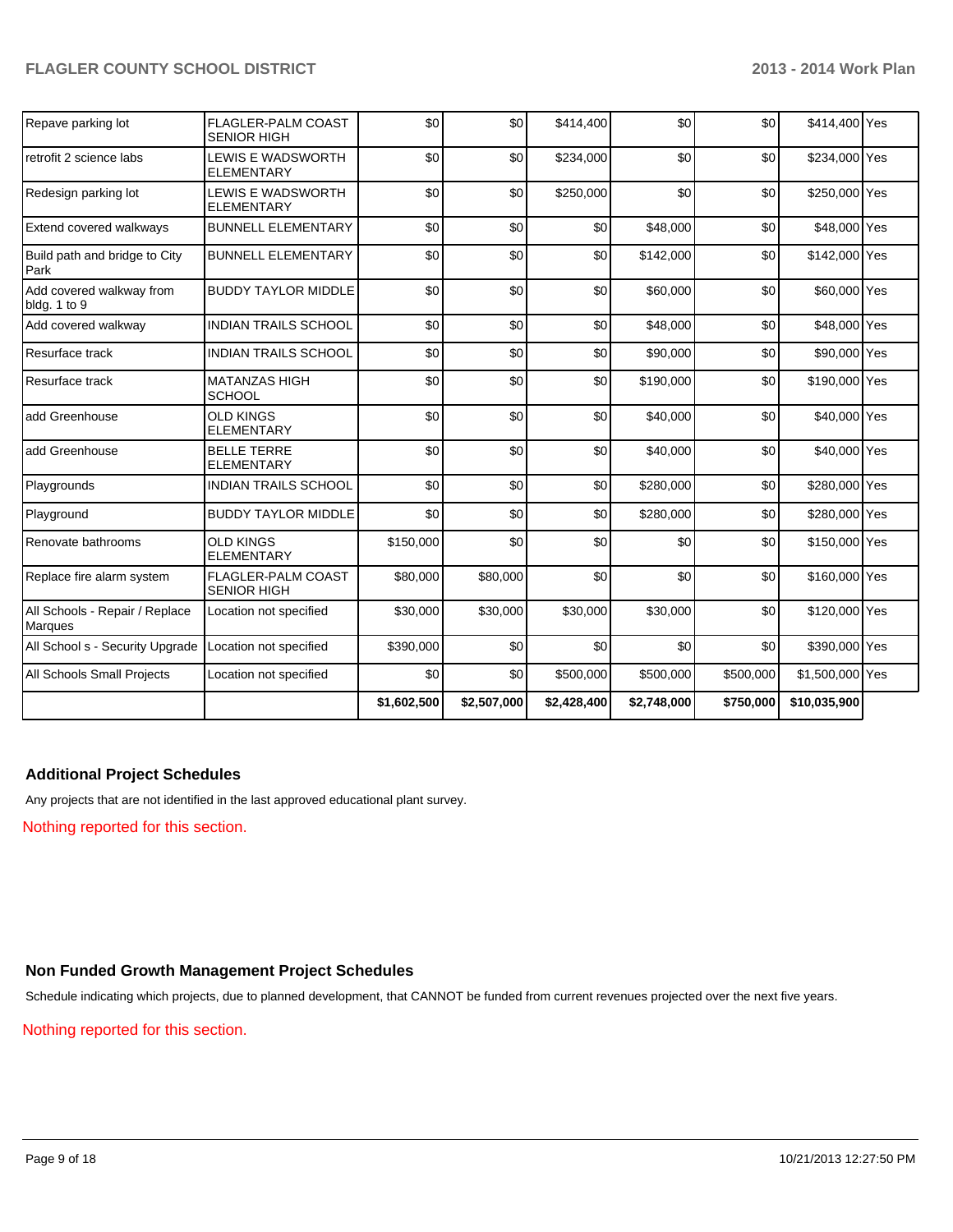# **Tracking**

### **Capacity Tracking**

| Location                                        | $2013 -$                        | Actual                                   | Actual                           | # Class      | Actual                                           | Actual                                 | <b>New</b>       | <b>New</b>                          | Projected                        | Projected                              | Projected                             |
|-------------------------------------------------|---------------------------------|------------------------------------------|----------------------------------|--------------|--------------------------------------------------|----------------------------------------|------------------|-------------------------------------|----------------------------------|----------------------------------------|---------------------------------------|
|                                                 | <b>2014 Satis.</b><br>Stu. Sta. | $2013 -$<br><b>2014 FISH</b><br>Capacity | $2012 -$<br>2013<br><b>COFTE</b> | <b>Rooms</b> | Average<br>$2013 -$<br>2014 Class<br><b>Size</b> | $2013 -$<br>2014<br><b>Utilization</b> | Stu.<br>Capacity | Rooms to<br>be<br>Added/Re<br>moved | $2017 -$<br>2018<br><b>COFTE</b> | $2017 -$<br>2018<br><b>Utilization</b> | $2017 -$<br>2018 Class<br><b>Size</b> |
| <b>BUDDY TAYLOR MIDDLE</b>                      | 1,629                           | 1,466                                    | 1,020                            | 70           | 15 <sup>1</sup>                                  | 70.00 %                                | 0                | 0                                   | 1,062                            | 72.00 %                                | 15                                    |
| <b>BUNNELL ELEMENTARY</b>                       | 1,589                           | 1,589                                    | 1,245                            | 79           | 16 <sup>1</sup>                                  | 78.00 %                                | $\Omega$         | $\Omega$                            | 1,182                            | 74.00%                                 | 15                                    |
| <b>FLAGLER-PALM COAST</b><br><b>SENIOR HIGH</b> | 2,482                           | 2,357                                    | 2,238                            | 103          | 22                                               | 95.00 %                                | 219              | 9                                   | 1,964                            | 76.00 %                                | 18                                    |
| LEWIS E WADSWORTH<br><b>ELEMENTARY</b>          | 1,160                           | 1,160                                    | 884                              | 66           | 13                                               | 76.00 %                                | $\Omega$         | $\Omega$                            | 1,130                            | 97.00 %                                | 17                                    |
| <b>OLD KINGS</b><br><b>ELEMENTARY</b>           | 1,308                           | 1,308                                    | 1,143                            | 69           | 17                                               | 87.00 %                                | $\Omega$         | $\Omega$                            | 1,220                            | 93.00 %                                | 18                                    |
| <b>INDIAN TRAILS SCHOOL</b>                     | 1,844                           | 1,659                                    | 818                              | 79           | 10 <sup>1</sup>                                  | 49.00 %                                | $\Omega$         | $\Omega$                            | 1,062                            | 64.00%                                 | 13                                    |
| EVEREST ALTERNATIVE<br><b>SCHOOL</b>            | 219                             | 219                                      | 32                               | 9            | 4                                                | 15.00 %                                | $-219$           | -9                                  | $\Omega$                         | 0.00%                                  | $\mathbf 0$                           |
| <b>ADULT</b><br>EDUCATION/CORPORAT<br>E ONE     | $\Omega$                        | U                                        | $\Omega$                         | $\Omega$     | $\Omega$                                         | 0.00%                                  | $\Omega$         | $\Omega$                            | $\Omega$                         | 0.00%                                  | $\mathbf 0$                           |
| <b>MATANZAS HIGH</b><br><b>SCHOOL</b>           | 2,017                           | 1.916                                    | 1,499                            | 78           | 19                                               | 78.00 %                                | $\Omega$         | $\Omega$                            | 1.650                            | 86.00 %                                | 21                                    |
| <b>BELLE TERRE</b><br><b>ELEMENTARY</b>         | 1,630                           | 1,630                                    | 1,352                            | 81           | 17                                               | 83.00 %                                | $\Omega$         | $\Omega$                            | 1,200                            | 74.00 %                                | 15                                    |
| <b>RYMFIRE ELEMENTARY</b>                       | 1,867                           | 1,867                                    | 1,291                            | 89           | 15 <sup>1</sup>                                  | 69.00 %                                | $\overline{0}$   | $\Omega$                            | 1,300                            | 70.00%                                 | 15                                    |
|                                                 | 15,745                          | 15,171                                   | 11,522                           | 723          | 16                                               | 75.95 %                                | 0                | 0                                   | 11,770                           | 77.58 %                                | 16                                    |

The COFTE Projected Total (11,770) for 2017 - 2018 must match the Official Forecasted COFTE Total (11,770 ) for 2017 - 2018 before this section can be completed. In the event that the COFTE Projected Total does not match the Official forecasted COFTE, then the Balanced Projected COFTE Table should be used to balance COFTE.

| Projected COFTE for 2017 - 2018 |        |
|---------------------------------|--------|
| Elementary (PK-3)               | 3,518  |
| Middle (4-8)                    | 4,348  |
| High (9-12)                     | 3,904  |
|                                 | 11,770 |

| <b>Grade Level Type</b> | <b>Balanced Projected</b><br>COFTE for 2017 - 2018 |
|-------------------------|----------------------------------------------------|
| Elementary (PK-3)       |                                                    |
| Middle (4-8)            |                                                    |
| High (9-12)             |                                                    |
|                         | 11,770                                             |

### **Relocatable Replacement**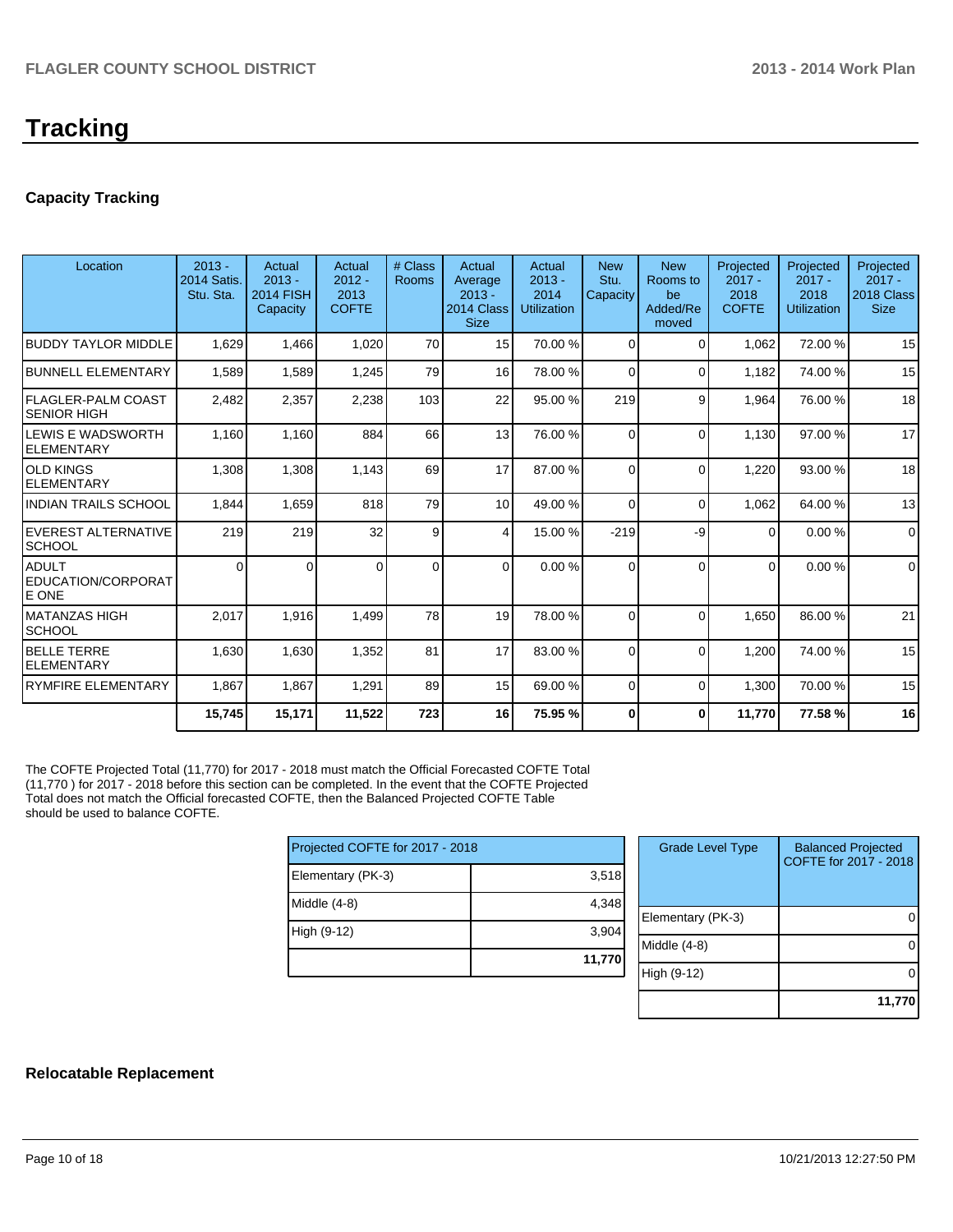Number of relocatable classrooms clearly identified and scheduled for replacement in the school board adopted financially feasible 5-year district work program.

| Location                               | 2013 - 2014   2014 - 2015   2015 - 2016   2016 - 2017   2017 - 2018   Year 5 Total |    |                 |
|----------------------------------------|------------------------------------------------------------------------------------|----|-----------------|
| OLD KINGS ELEMENTARY                   |                                                                                    |    | 31              |
| FLAGLER-PALM COAST SENIOR HIGH         |                                                                                    | 15 | 15 <sub>l</sub> |
| <b>Total Relocatable Replacements:</b> |                                                                                    | 15 | 18 <sup>1</sup> |

### **Charter Schools Tracking**

Information regarding the use of charter schools.

| Location-Type       | # Relocatable<br>units or<br>permanent<br>classrooms | Owner                           | Year Started or I<br>Scheduled | Student<br><b>Stations</b> | <b>Students</b><br>Enrolled | Years in<br>Contract | <b>Total Charter</b><br><b>Students</b><br>projected for<br>2017 - 2018 |
|---------------------|------------------------------------------------------|---------------------------------|--------------------------------|----------------------------|-----------------------------|----------------------|-------------------------------------------------------------------------|
| Imagine Town Center |                                                      | 42 <b>PRIVATE</b>               | 2008                           | 740 l                      | 923                         |                      | 1.000                                                                   |
| Palm Harbor Academy |                                                      | 7 RENTED<br><b>IRELOCATABLE</b> | 2009                           | 126                        | 115 <sup>1</sup>            |                      | 150                                                                     |
|                     | 49                                                   |                                 |                                | 866                        | 1,038                       |                      | 1,150                                                                   |

### **Special Purpose Classrooms Tracking**

The number of classrooms that will be used for certain special purposes in the current year, by facility and type of classroom, that the district will, 1), not use for educational purposes, and 2), the co-teaching classrooms that are not open plan classrooms and will be used for educational purposes.

| School                                          | <b>School Type</b>                   | # of Elementary<br>K-3 Classrooms | # of Middle 4-8<br><b>Classrooms</b> | # of High $9-12$<br><b>Classrooms</b> | # of $ESE$<br><b>Classrooms</b> | # of Combo<br><b>Classrooms</b> | Total<br><b>Classrooms</b> |
|-------------------------------------------------|--------------------------------------|-----------------------------------|--------------------------------------|---------------------------------------|---------------------------------|---------------------------------|----------------------------|
| <b>IBUDDY TAYLOR MIDDLE</b>                     | Educational                          |                                   |                                      |                                       |                                 |                                 | 9                          |
| <b>IBUNNELL ELEMENTARY</b>                      | Educational                          |                                   |                                      |                                       |                                 |                                 | 3                          |
| <b>IFLAGLER-PALM COAST SENIOR</b><br>Ініgн      | Educational                          |                                   |                                      |                                       |                                 | 01                              | $\overline{2}$             |
| <b>ILEWIS E WADSWORTH</b><br><b>IELEMENTARY</b> | Educational                          |                                   |                                      |                                       |                                 |                                 |                            |
| <b>INDIAN TRAILS SCHOOL</b>                     | Educational                          |                                   | 20                                   |                                       |                                 |                                 | 20                         |
| <b>IBELLE TERRE ELEMENTARY</b>                  | Educational                          |                                   |                                      |                                       |                                 |                                 | 3                          |
|                                                 | <b>Total Educational Classrooms:</b> |                                   | 39                                   |                                       |                                 | 0                               | 44                         |

| School                               | School Type | # of Elementary  # of Middle 4-8  # of High 9-12  #<br><b>K-3 Classrooms L</b> | <b>Classrooms</b> | <b>Classrooms</b> | $#$ of ESE<br><b>Classrooms</b> | # of Combo<br><b>Classrooms</b> | Total<br><b>Classrooms</b> |
|--------------------------------------|-------------|--------------------------------------------------------------------------------|-------------------|-------------------|---------------------------------|---------------------------------|----------------------------|
| <b>Total Co-Teaching Classrooms:</b> |             |                                                                                |                   |                   |                                 | 01                              | $\mathbf{0}$               |

### **Infrastructure Tracking**

**Necessary offsite infrastructure requirements resulting from expansions or new schools. This section should include infrastructure information related to capacity project schedules and other project schedules (Section 4).**

Not Specified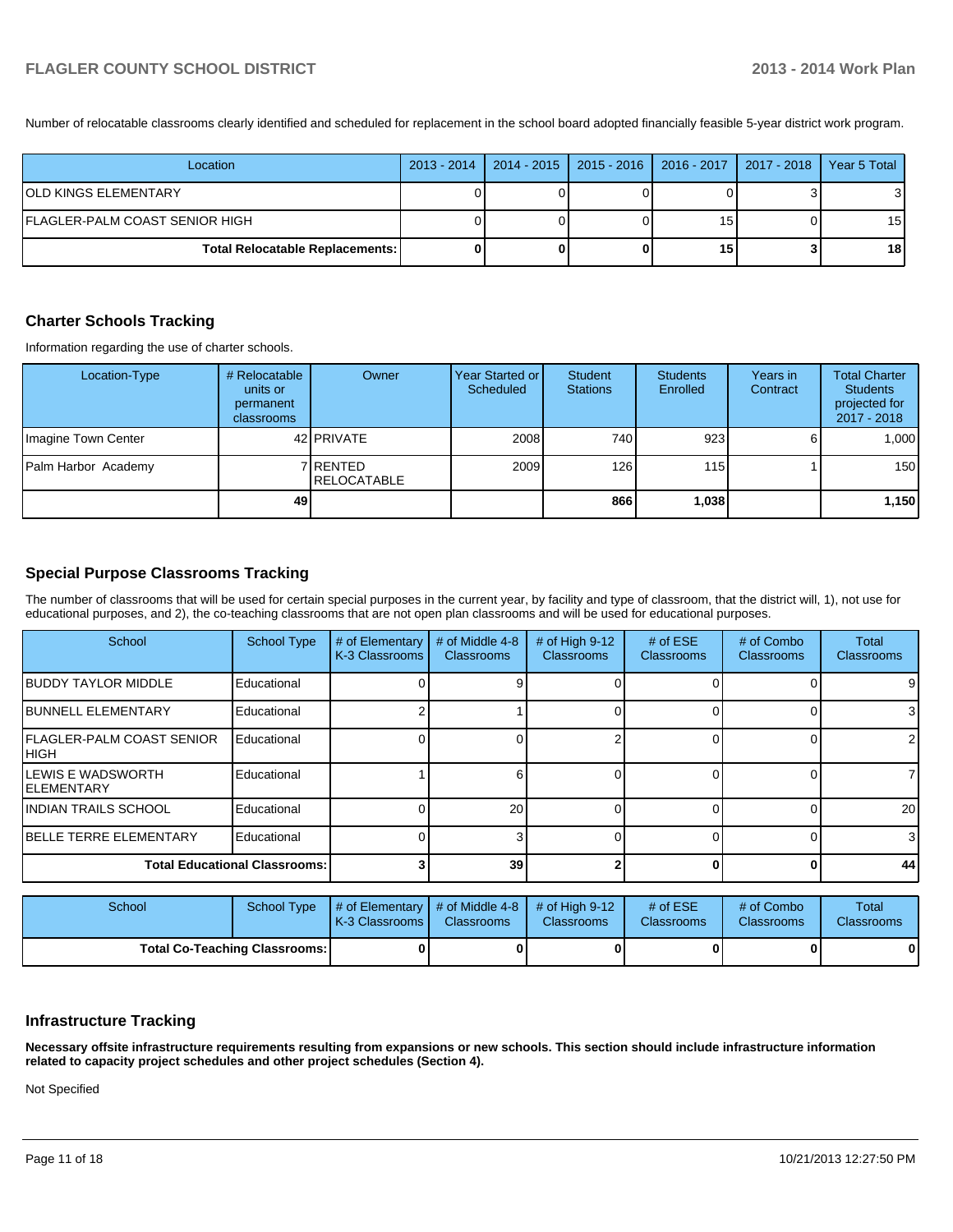**Proposed location of planned facilities, whether those locations are consistent with the comprehensive plans of all affected local governments, and recommendations for infrastructure and other improvements to land adjacent to existing facilities. Provisions of 1013.33(12), (13) and (14) and 1013.36 must be addressed for new facilities planned within the 1st three years of the plan (Section 5).**

Not Specified

**Consistent with Comp Plan?** No

### **Net New Classrooms**

The number of classrooms, by grade level and type of construction, that were added during the last fiscal year.

| List the net new classrooms added in the 2012 - 2013 fiscal year.                                                                                       |                               |                                    |                                 | List the net new classrooms to be added in the 2013 - 2014 fiscal<br>lvear. |                              |                                   |                                |                        |
|---------------------------------------------------------------------------------------------------------------------------------------------------------|-------------------------------|------------------------------------|---------------------------------|-----------------------------------------------------------------------------|------------------------------|-----------------------------------|--------------------------------|------------------------|
| "Classrooms" is defined as capacity carrying classrooms that are added to increase<br>capacity to enable the district to meet the Class Size Amendment. |                               |                                    |                                 | Totals for fiscal year 2013 - 2014 should match totals in Section 15A.      |                              |                                   |                                |                        |
| Location                                                                                                                                                | $2012 - 2013 \#$<br>Permanent | $2012 - 2013 \#$<br><b>Modular</b> | $2012 - 2013 \#$<br>Relocatable | $2012 - 2013$<br>Total                                                      | $2013 - 2014$ #<br>Permanent | $2013 - 2014$ #<br><b>Modular</b> | $2013 - 2014$ #<br>Relocatable | $2013 - 2014$<br>Total |
| Elementary (PK-3)                                                                                                                                       |                               |                                    |                                 |                                                                             |                              |                                   |                                |                        |
| Middle (4-8)                                                                                                                                            |                               |                                    |                                 |                                                                             |                              |                                   |                                | 0                      |
| High (9-12)                                                                                                                                             |                               |                                    |                                 |                                                                             |                              |                                   |                                | 0                      |
|                                                                                                                                                         |                               |                                    |                                 |                                                                             |                              |                                   |                                | 0                      |

### **Relocatable Student Stations**

Number of students that will be educated in relocatable units, by school, in the current year, and the projected number of students for each of the years in the workplan.

| <b>Site</b>                    | 2013 - 2014 | 2014 - 2015 | $2015 - 2016$ | 2016 - 2017 | 2017 - 2018 | 5 Year Average |
|--------------------------------|-------------|-------------|---------------|-------------|-------------|----------------|
| IMATANZAS HIGH SCHOOL          |             |             |               | ∩           |             | $\overline{0}$ |
| <b>IBELLE TERRE ELEMENTARY</b> |             |             | ∩             |             |             | 0              |
| RYMFIRE ELEMENTARY             |             |             |               |             |             | $\overline{0}$ |
| IEVEREST ALTERNATIVE SCHOOL    | 219         |             |               | $\Omega$    |             | 44             |
| IINDIAN TRAILS SCHOOL          |             |             | <sup>0</sup>  | $\Omega$    |             | $\overline{0}$ |
| <b>BUDDY TAYLOR MIDDLE</b>     |             |             |               | $\Omega$    |             | $\overline{0}$ |
| <b>IBUNNELL ELEMENTARY</b>     |             |             | $\Omega$      | $\Omega$    |             | $\Omega$       |
| FLAGLER-PALM COAST SENIOR HIGH | 100         | 319         | 319           | $\Omega$    |             | 148            |
| LEWIS E WADSWORTH ELEMENTARY   |             |             | $\Omega$      | $\Omega$    |             | $\overline{0}$ |
| <b>OLD KINGS ELEMENTARY</b>    | 54          | 54          | 54            | 54          |             | 43             |
| ADULT EDUCATION/CORPORATE ONE  |             |             |               | $\Omega$    |             | $\Omega$       |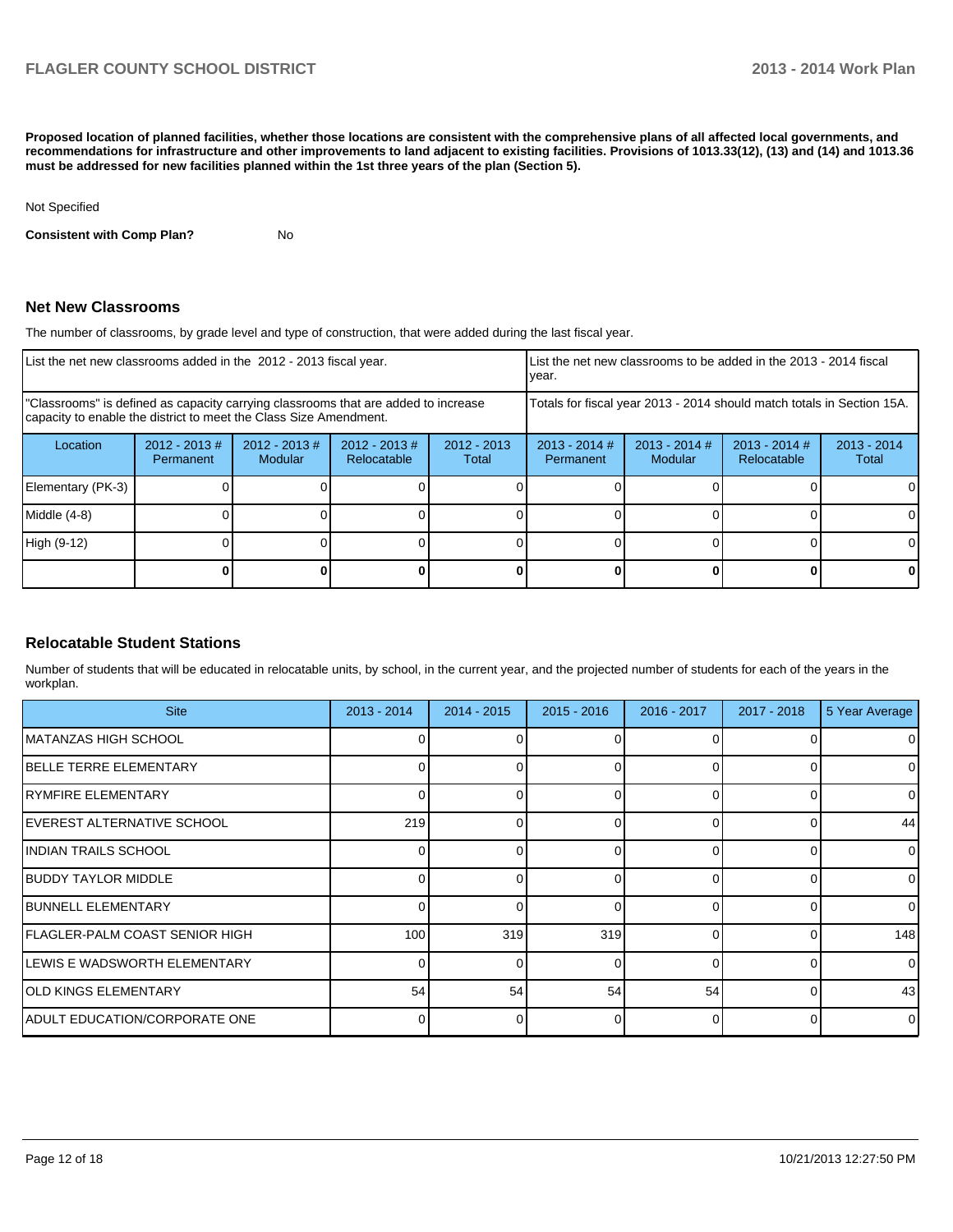| Totals for FLAGLER COUNTY SCHOOL DISTRICT         |        |        |        |        |        |        |
|---------------------------------------------------|--------|--------|--------|--------|--------|--------|
| Total students in relocatables by year.           | 373    | 373 l  | 373    | 54     | 0      | 235    |
| Total number of COFTE students projected by year. | 11,419 | 11,392 | 11.442 | 11,532 | 11,770 | 11,511 |
| Percent in relocatables by year.                  | 3 % I  | 3%     | 3%     | 0 % I  | 0 % I  | 2%     |

### **Leased Facilities Tracking**

Exising leased facilities and plans for the acquisition of leased facilities, including the number of classrooms and student stations, as reported in the educational plant survey, that are planned in that location at the end of the five year workplan.

| Location                           | # of Leased<br>Classrooms 2013 -<br>2014 | <b>FISH Student</b><br><b>Stations</b> | Owner                            | # of Leased<br>Classrooms 2017 -<br>2018 | <b>FISH Student</b><br><b>Stations</b> |
|------------------------------------|------------------------------------------|----------------------------------------|----------------------------------|------------------------------------------|----------------------------------------|
| <b>IRYMFIRE ELEMENTARY</b>         | 0                                        | 0                                      |                                  | 0                                        | $\overline{0}$                         |
| <b>IEVEREST ALTERNATIVE SCHOOL</b> | 9                                        | 219                                    |                                  | $\Omega$                                 | $\overline{0}$                         |
| INDIAN TRAILS SCHOOL               | U                                        | ∩                                      |                                  | 0                                        | $\overline{0}$                         |
| <b>BUDDY TAYLOR MIDDLE</b>         | $\Omega$                                 | 0                                      |                                  | 0                                        | $\overline{0}$                         |
| <b>BUNNELL ELEMENTARY</b>          | $\Omega$                                 |                                        |                                  | 0                                        | 0                                      |
| IFLAGLER-PALM COAST SENIOR HIGH    |                                          |                                        | 100 ModSpace /<br>Mobile Modular | 13                                       | 325                                    |
| LEWIS E WADSWORTH ELEMENTARY       | ⋂                                        |                                        |                                  | $\Omega$                                 | $\Omega$                               |
| IMATANZAS HIGH SCHOOL              | $\Omega$                                 | 0                                      |                                  | 0                                        | $\overline{0}$                         |
| <b>IBELLE TERRE ELEMENTARY</b>     | 0                                        |                                        |                                  | 0                                        | $\overline{0}$                         |
| <b>OLD KINGS ELEMENTARY</b>        | 3                                        |                                        | 54 Mobile Modular                | 3                                        | 54                                     |
| ADULT EDUCATION/CORPORATE ONE      | $\Omega$                                 | 0                                      |                                  | $\Omega$                                 | $\Omega$                               |
|                                    | 16                                       | 373                                    |                                  | 16                                       | 379                                    |

### **Failed Standard Relocatable Tracking**

Relocatable units currently reported by school, from FISH, and the number of relocatable units identified as 'Failed Standards'.

Nothing reported for this section.

# **Planning**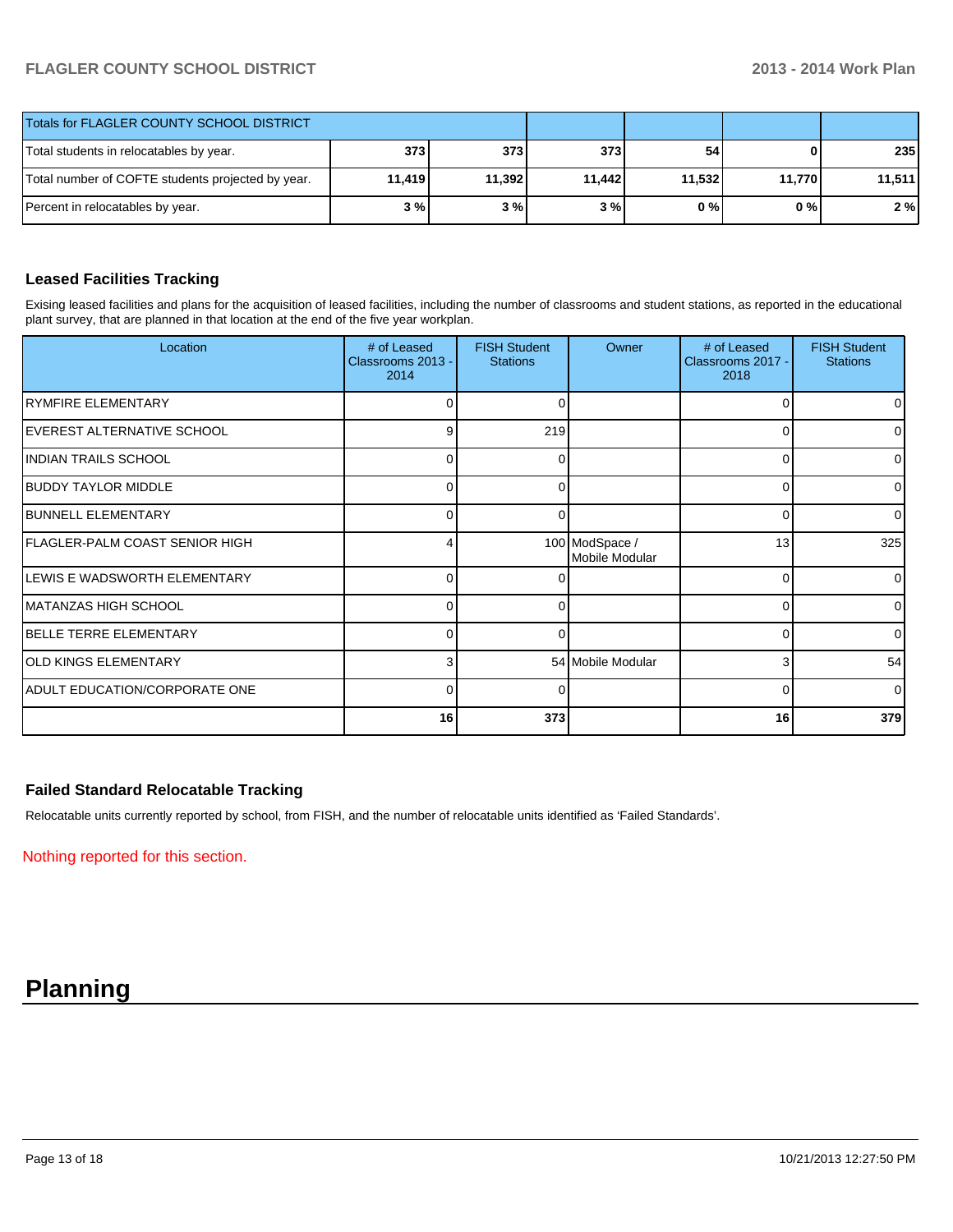### **Class Size Reduction Planning**

**Plans approved by the school board that reduce the need for permanent student stations such as acceptable school capacity levels, redistricting, busing, year-round schools, charter schools, magnet schools, public-private partnerships, multitrack scheduling, grade level organization, block scheduling, or other alternatives.**

Not Specified

### **School Closure Planning**

**Plans for the closure of any school, including plans for disposition of the facility or usage of facility space, and anticipated revenues.**

No existing school facilities are planned to be closed. No properties are currently identified for disposal.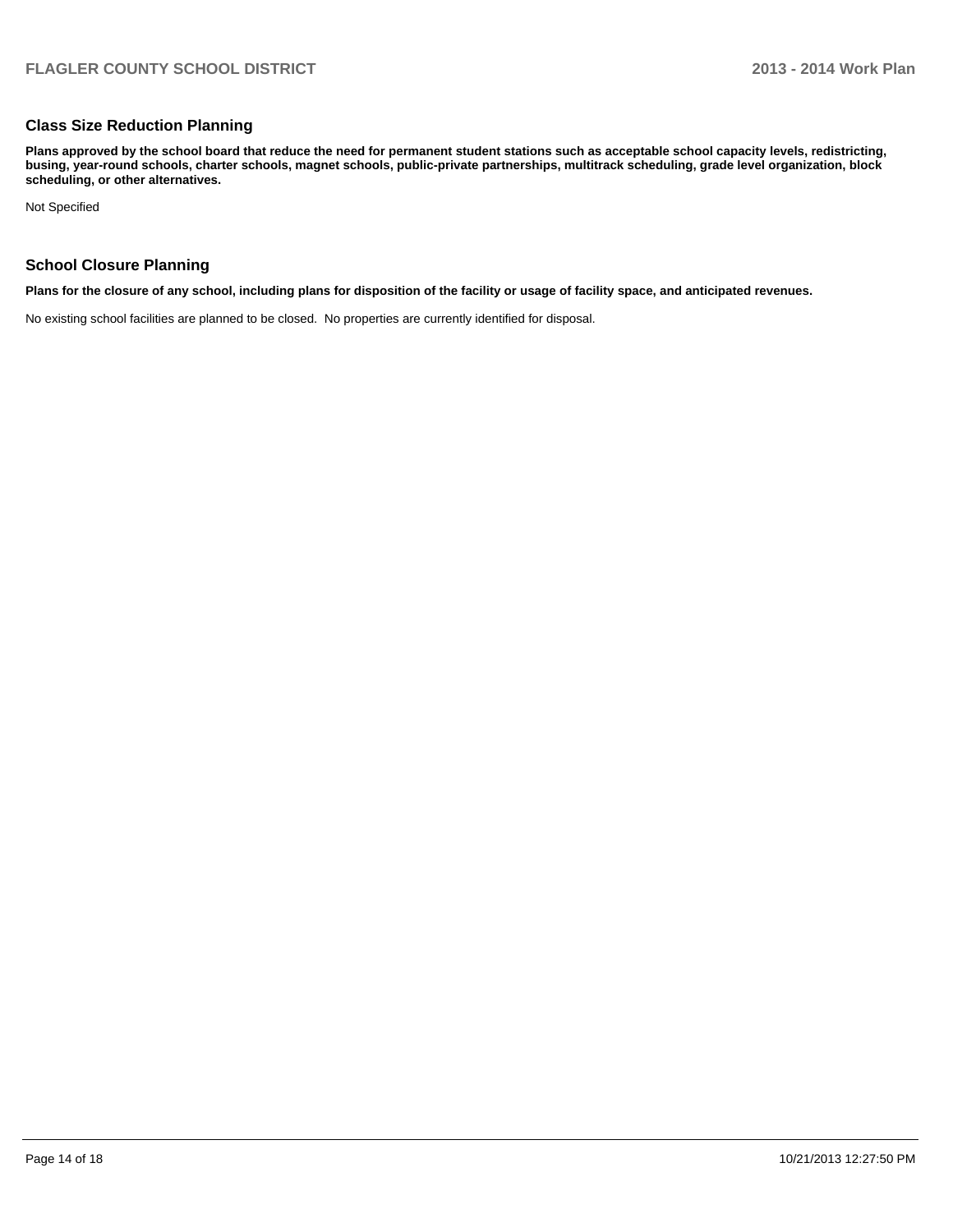# Five Year Survey - Ten Year Capacity **10/21/2013** FLAGLER COUNTY SCHOOL DISTRICT

**Schedule of capital outlay projects projected to ensure the availability of satisfactory student stations for the projected student enrollment in K - 12 programs for the future 5 years beyond the 5-year district facilities work program.**

| Project                            | Location, Community, Quadrant or other general<br>location | <b>Projected Cost</b> |
|------------------------------------|------------------------------------------------------------|-----------------------|
| New K-8 "G" (West Flager)          | CSA <sub>7</sub>                                           | \$36,000,000          |
| New K-8 "E" (Hargrove R/W)         | CSA <sub>5</sub>                                           | \$36,000,000          |
| New K-8 "J" (West Palm Coast) K-8  | CSA4                                                       | \$36,000,000          |
| New K-8 School "M" (NE Palm Coast) | CSA <sub>1</sub>                                           | \$36,000,000          |
| New K-8 "D" Seminole Woods         | CSA <sub>6</sub>                                           | \$36,000,000          |
| New K-8 "F" Central East           | CSA <sub>2</sub>                                           | \$32,000,000          |
|                                    |                                                            | \$212,000,000         |

# Five Year Survey - Ten Year Infrastructure

FLAGLER COUNTY SCHOOL DISTRICT

### **10/21/2013**

**Proposed Location of Planned New, Remodeled, or New Additions to Facilities in 6 thru 10 out years (Section 28).**

West Flagler and Hargrove Area are not currently served by utilities, not school site owned. West Palm Coast and NE Palm Coast will have utilities, however no site is owned. Seminole Woods is owned, utilities will need to be extended to site.

### **Plans for closure of any school, including plans for disposition of the facility or usage of facility space, and anticipated revenues in the 6 thru 10 out years (Section 29).**

No properties are proposed for disposal. The district acquired property in 2008 that will satisfy transportation and other operation needs for the 10 year period.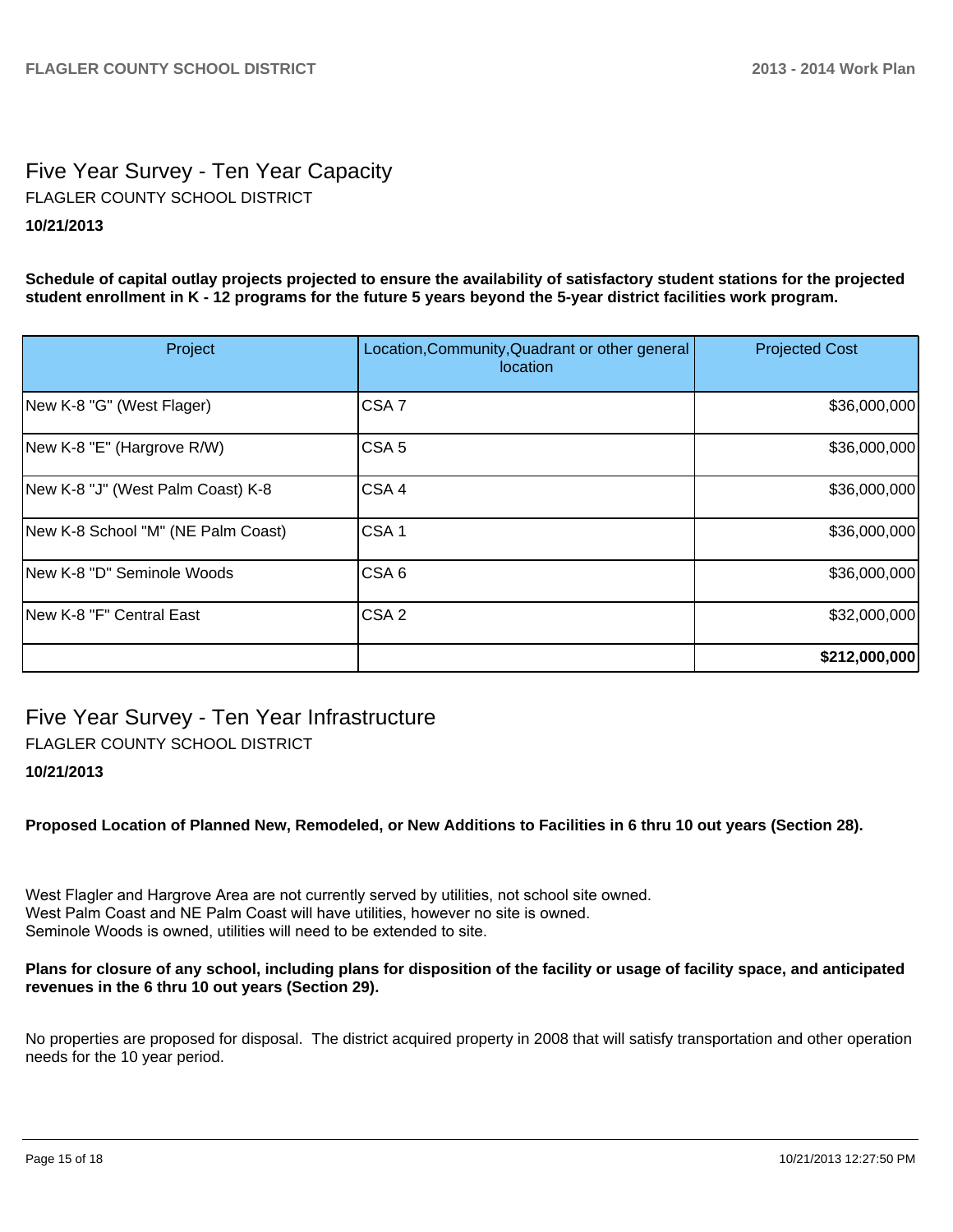# Five Year Survey - Ten Year Maintenance **10/21/2013** FLAGLER COUNTY SCHOOL DISTRICT

**District projects and locations regarding the projected need for major renovation, repair, and maintenance projects within the district in years 6 - 10 beyond the projects plans detailed in the five years covered by the work plan.**

| Project                    | <b>Projected Cost</b> |
|----------------------------|-----------------------|
| Roofing/Paving/HVAC        | \$20,500,000          |
| Service Contracts          | \$9,200,000           |
| Minor Maintenance & Repair | \$2,500,000           |
|                            | \$32,200,000          |

# Five Year Survey - Ten Year Utilization

FLAGLER COUNTY SCHOOL DISTRICT

**10/21/2013**

**Schedule of planned capital outlay projects identifying the standard grade groupings, capacities, and planned utilization rates of future educational facilities of the district for both permanent and relocatable facilities.**

| <b>Grade Level</b><br>Projections  | <b>FISH Student</b><br><b>Stations</b> | <b>Actual FISH</b><br>Capacity | Actual<br><b>COFTE</b> | Actual<br><b>Utilization</b> | <b>Actual new</b><br><b>Student</b><br>Capacity to be<br>added/remove | Projected<br><b>COFTE</b> | Projected<br><b>Utilization</b> |
|------------------------------------|----------------------------------------|--------------------------------|------------------------|------------------------------|-----------------------------------------------------------------------|---------------------------|---------------------------------|
| Elementary -<br>District Totals    | 8,884                                  | 8,884                          | 5,739.99               | 64.61 %                      |                                                                       |                           | 0.00%                           |
| Middle - District<br><b>Totals</b> | 4,845                                  | 4,360                          | 2,865.51               | 65.72 %                      |                                                                       |                           | 0.00%                           |
| High - District<br>Totals          | 6,288                                  | 5,974                          | 3,549.59               | 59.42 %                      |                                                                       | 0                         | 0.00%                           |
| Other - ESE, etc                   | 310                                    | 310                            | 84.64                  | 27.30 %                      |                                                                       |                           | 0.00%                           |
|                                    | 20,327                                 | 19,528                         | 12,239.73              | 62.68 %                      |                                                                       |                           | 0.00%                           |

**Combination schools are included with the middle schools for student stations, capacity, COFTE and utilization purposes because these facilities all have a 90% utilization factor. Use this space to explain or define the grade groupings for combination schools.**

No comments to report.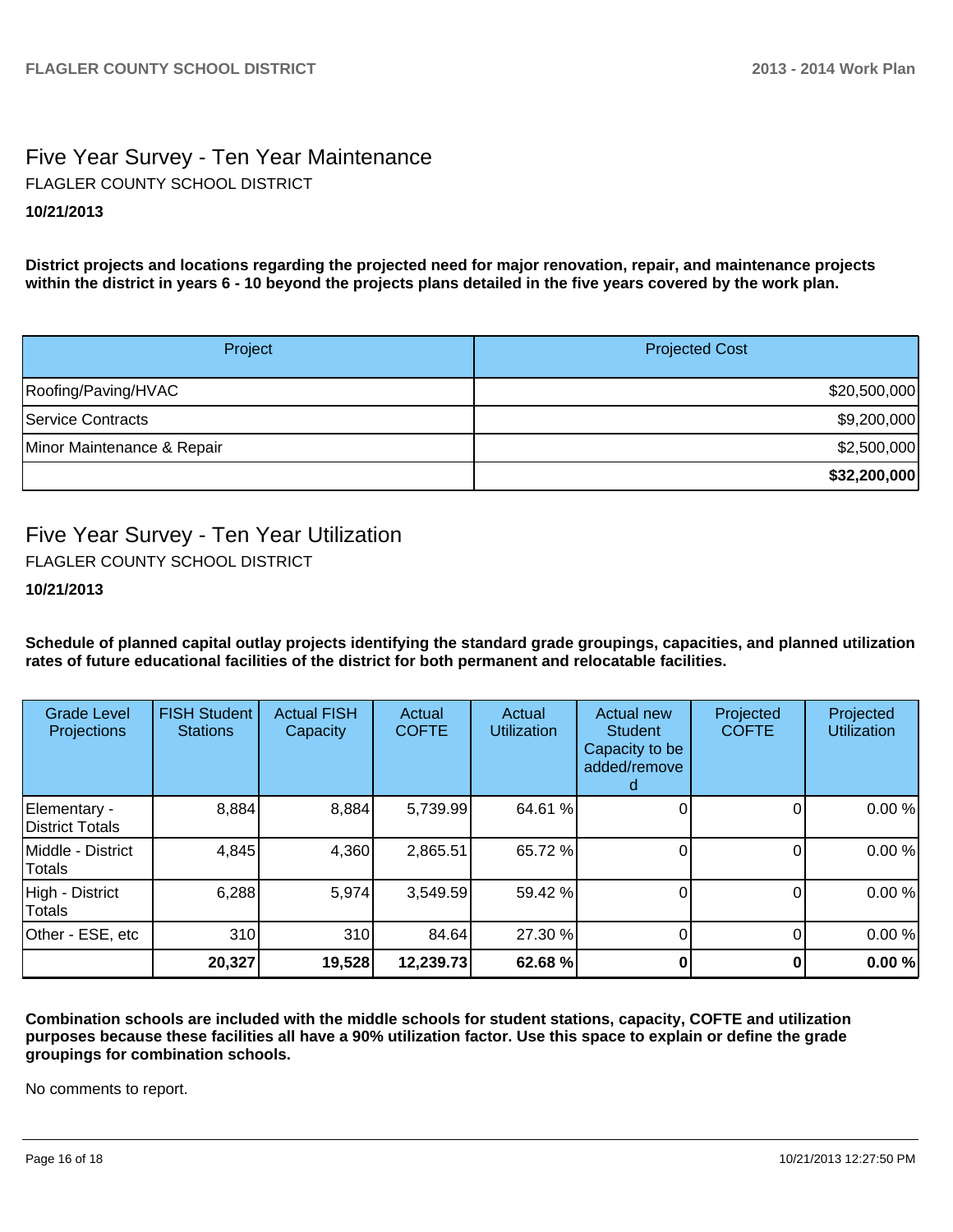Five Year Survey - Twenty Year Capacity **10/21/2013** FLAGLER COUNTY SCHOOL DISTRICT

**Schedule of capital outlay projects projected to ensure the availability of satisfactory student stations for the projected student enrollment in K - 12 programs for the future 11 - 20 years beyond the 5-year district facilities work program.**

No items match the criteria.

Five Year Survey - Twenty Year Infrastructure **10/21/2013** FLAGLER COUNTY SCHOOL DISTRICT

**Proposed Location of Planned New, Remodeled, or New Additions to Facilities in the 11 through 20 out years (Section 28).**

No items meet the criteria.

**Plans for closure of any school, including plans for disposition of the facility or usage of facility space, and anticipated revenues in the 11 through 20 out years (Section 29).**

No items meet the criteria.